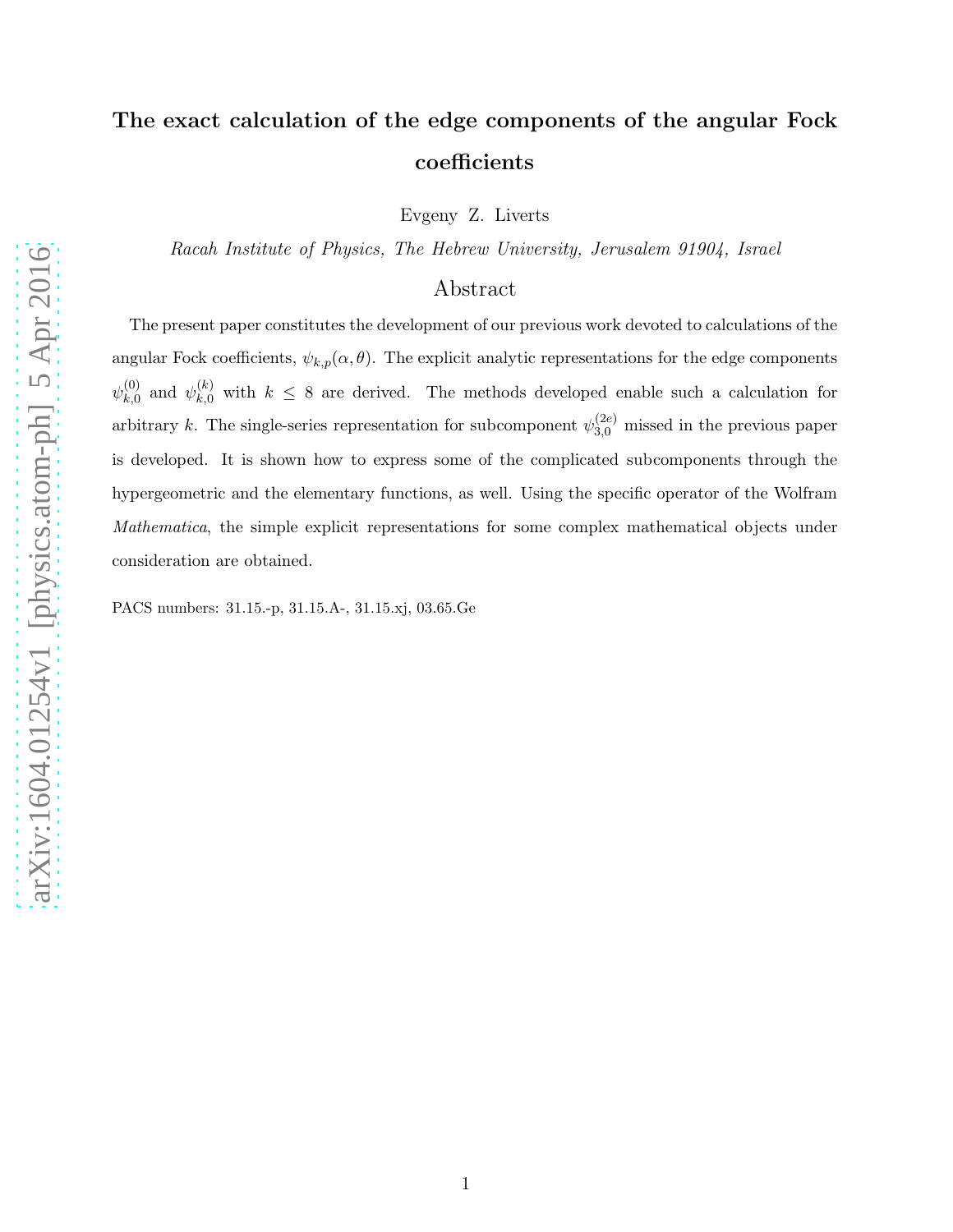#### I. INTRODUCTION

As far back as the 1935s Bartlett et al [1] showed that no ascending power series in the interparticle coordinates  $r_1$ ,  $r_2$  and  $r_{12}$  can be a formal solution of the Schrodinger equation for the  ${}^{1}S$ -state of helium. Later Bartlett [2] argued the existence of the helium ground state expansion included  $\ln(r_1^2 + r_2^2)$ . Finally, Fock [3] proposed the expansion

$$
\Psi(r,\alpha,\theta) = \sum_{k=0}^{\infty} r^k \sum_{p=0}^{[k/2]} \psi_{k,p}(\alpha,\theta) (\ln r)^p,
$$
\n(1)

where  $r = \sqrt{r_1^2 + r_2^2}$  denotes the hyperspherical radius, and the hyperspherical angles  $\alpha$  and  $\theta$  are defined as

$$
\alpha = 2 \arctan(r_2/r_1), \quad \theta = \arccos\left[ (r_1^2 + r_2^2 - r_{12}^2)/(2r_1r_2) \right]. \tag{2}
$$

The convergence of expansion (1) for the ground state of helium was rigorously studied in Refs. [4, 5]. The method proposed by Fock [3] for investigating the  ${}^{1}S$  helium wave functions was generalized [6, 7] for arbitrary systems of charged particles and for states of any symmetry. The Fock expansion was somewhat generalized [8] to be applicable to any S state, and its first two terms were determined. The most comprehensive investigation on the methods of derivation and calculation of the angular Fock coefficients (AFC)  $\psi_{k,p}(\alpha, \theta)$ was presented in the works of Abbott, Gottschalk and Maslen [9–11]. In Ref. [12] the further development of the methods of calculation of the AFC was presented. Separation of the AFC by the components, associated with definite power of the nucleus charge Z was introduced. Some of the AFC or its components that were not calculated previously, were derived [12].

The present paper improves and develops methods and extends the results obtained in the previous work [12]. We derive the exact expressions for the edge components of the most complicated AFC,  $\psi_{k,0}(\alpha, \theta)$ . We calculate the subcomponent  $\psi_{3,0}^{(2e)}$  missed in [12]. We show how to express some of the complicated subcomponents through the elementary functions. Using the operator **FindSequenceFunction** of the Wolfram *Mathematica*, we obtain simple explicit representations for some complex mathematical objects under consideration.

To solve the problems mentioned above, we introduce some mathematical concepts that can serve as a basis for further consideration. It has been proven that the AFCs satisfy (see,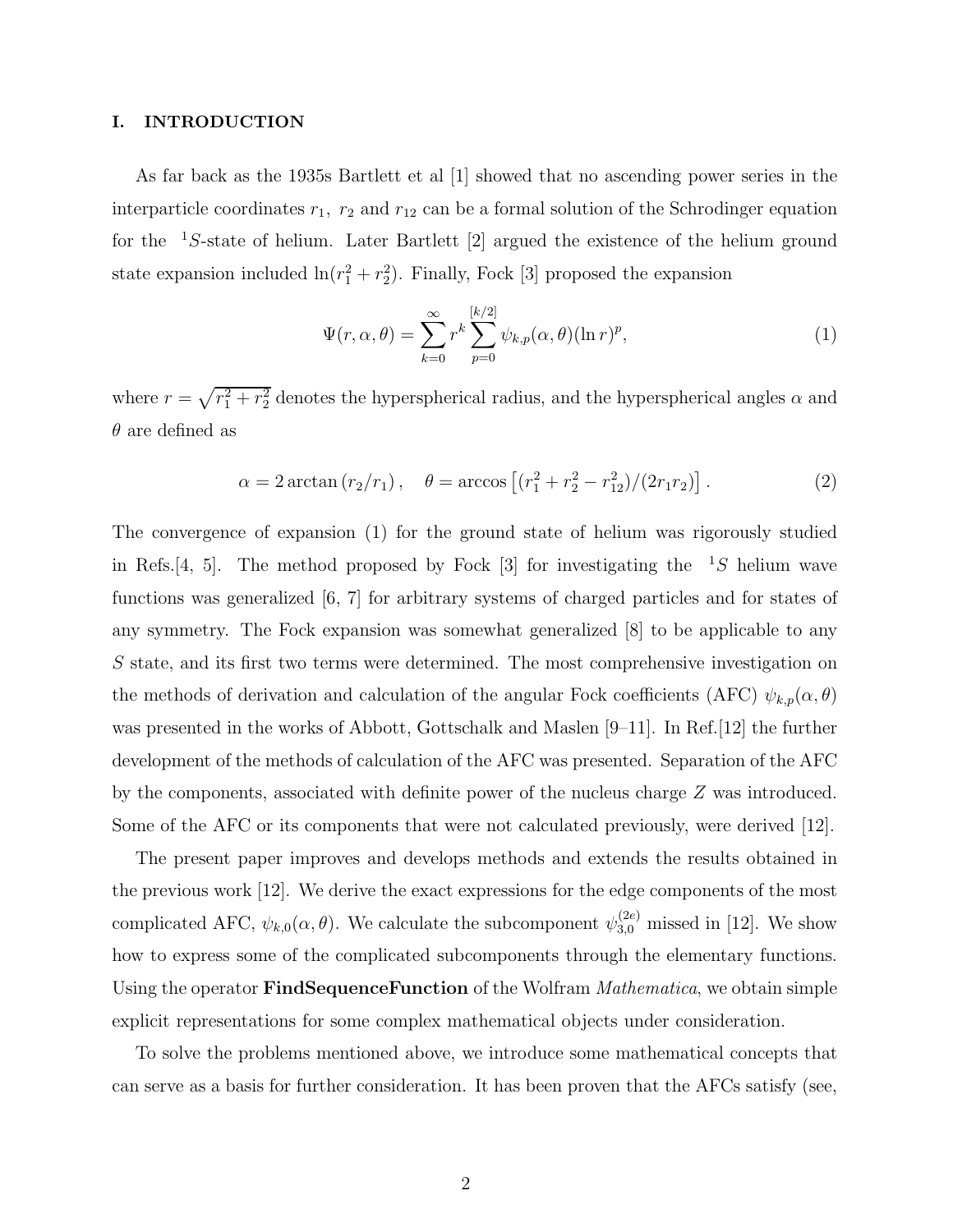e.g., [9] or [12]) the Fock recurrence relation (FRR)

$$
\left[\Lambda^2 - k(k+4)\right] \psi_{k,p} = h_{k,p},\tag{3a}
$$

$$
h_{k,p} = 2(k+2)(p+1)\psi_{k,p+1} + (p+1)(p+2)\psi_{k,p+2} - 2V\psi_{k-1,p} + 2E\psi_{k-2,p},
$$
 (3b)

where E is the energy and  $V = V_0 + ZV_1$  is the dimensionless Coulomb interaction for the two-electron atom/ions. The electron-electron  $V_0$  and the electron-proton  $V_1$  interactions are defined as follows

$$
V_0 = 1/\xi, \qquad V_1 = -\left[\csc(\alpha/2) + \sec(\alpha/2)\right],\tag{4}
$$

where the variable

$$
\xi = \sqrt{1 - \sin \alpha \cos \theta}.\tag{5}
$$

The hyperspherical angular momentum operator, projected on  $S$  states, is:

$$
\Lambda^2 = -\frac{4}{\sin^2 \alpha} \left( \frac{\partial}{\partial \alpha} \sin^2 \alpha \frac{\partial}{\partial \alpha} + \frac{1}{\sin \theta} \frac{\partial}{\partial \theta} \sin \theta \frac{\partial}{\partial \theta} \right),\tag{6}
$$

and its eigenfunctions are the hyperspherical harmonics (HH)

$$
Y_{kl}(\alpha,\theta) = N_{kl} \sin^l \alpha \ C_{k/2-l}^{(l+1)}(\cos \alpha) P_l(\cos \theta), \qquad k = 0, 2, 4, \dots; l = 0, 1, 2, \dots, k/2 \tag{7}
$$

where the  $C_n^{\nu}(x)$  and  $P_l(z)$  are Gegenbauer and Legendre polynomials, respectively. The normalization constant is

$$
N_{kl} = 2^l l! \sqrt{\frac{(2l+1)(k+2)(k/2-l)!}{2\pi^3 (k/2+l+1)!}},
$$
\n(8)

so that

$$
\int Y_{kl}(\alpha,\theta)Y_{k'l'}(\alpha,\theta)d\Omega = \delta_{kk'}\delta_{ll'},
$$
\n(9)

where  $\delta_{mn}$  is the Kronecker delta, and the appropriate volume element is

$$
d\Omega = \pi^2 \sin^2 \alpha \, d\alpha \sin \theta d\theta. \qquad \alpha \in [0, \pi], \ \theta \in [0, \pi] \tag{10}
$$

It was shown [12] that any AFC,  $\psi_{k,p}$  can be separated into the independent parts (components)

$$
\psi_{k,p}(\alpha,\theta) = \sum_{j=p}^{k-p} \psi_{k,p}^{(j)}(\alpha,\theta) Z^j
$$
\n(11)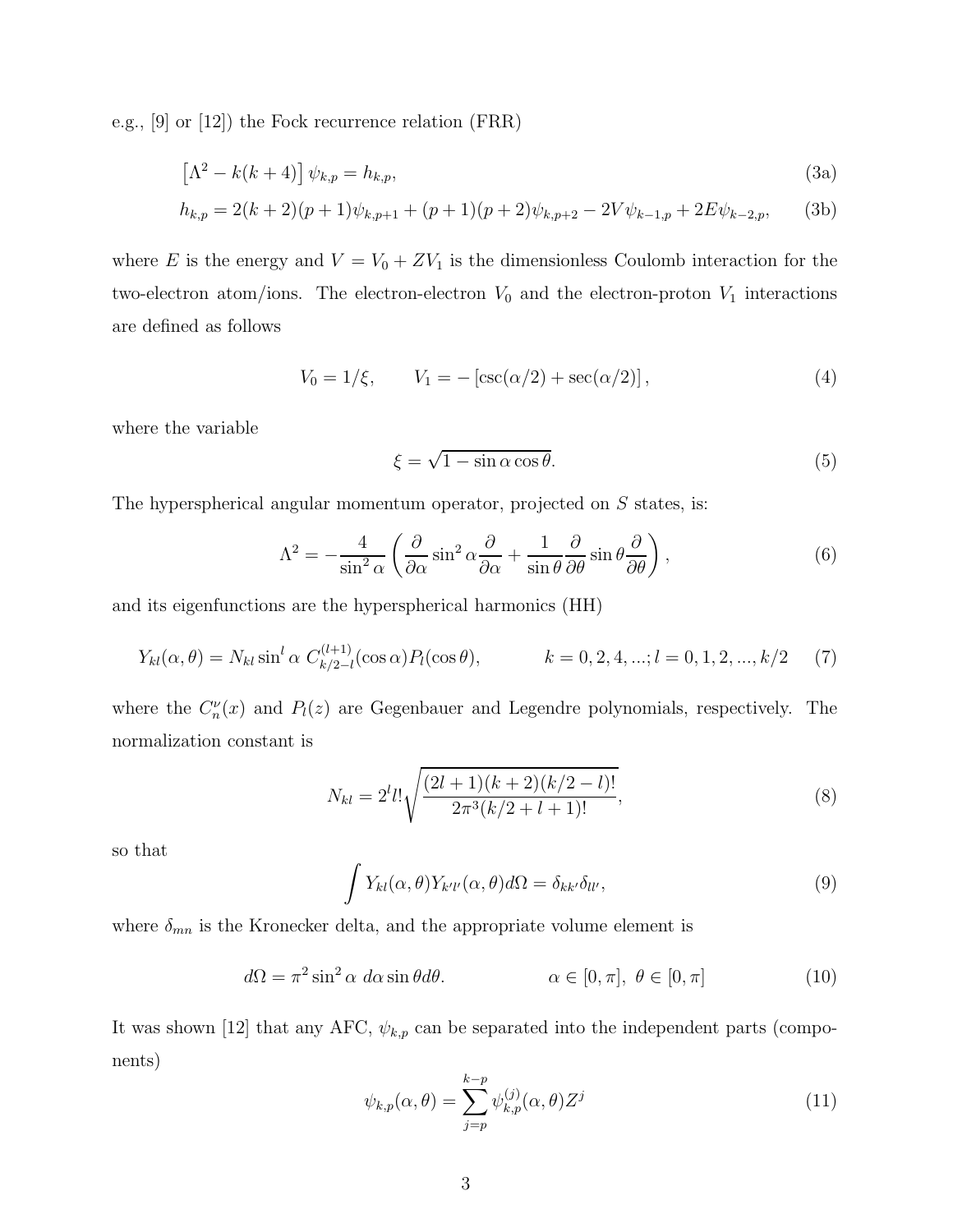associated with a definite power of  $Z$ , according to separation of the rhs  $(3b)$ 

$$
h_{k,p}(\alpha,\theta) = \sum_{j=p}^{k-p} h_{k,p}^{(j)}(\alpha,\theta) Z^j
$$
\n(12)

of the FRR. Accordingly, each of the FRR (3) can be separated into the individual equations (IFRR) for each component:

$$
\[\Lambda^2 - k(k+4)\] \psi_{k,p}^{(j)}(\alpha,\theta) = h_{k,p}^{(j)}(\alpha,\theta). \tag{13}
$$

#### II. THE EDGE COMPONENTS OF THE MOST COMPLICATED AFC

It is well-known that calculations of the logarithmless AFC  $\psi_{k,0}(\alpha,\theta)$  with  $k = 1, 2, 3, ...$ are the most complicated ones. However, it is easy to show that the edge components  $\psi_{k,0}^{(0)}$  $_{k,0}$ and  $\psi_{k,0}^{(k)}$  $\kappa_{k,0}^{(\kappa)}$  of those AFC can be calculated without any problems. Indeed, for  $p = 0$  Eq.(3b) reduces to the form

$$
h_{k,0} = 2(k+2)\psi_{k,1} + 2\psi_{k,2} - 2V\psi_{k-1,0} + 2E\psi_{k-2,0}.
$$
 (14)

Substitution of Eqs.(11)-(12) for the Z-power separation into Eq.(14) yields for the righthand sides of the IFFR (13) with the mentioned edge components

$$
h_{k,0}^{(0)} = -2V_0 \psi_{k-1,0}^{(0)} + 2E \psi_{k-2,0}^{(0)},
$$
\n(15)

$$
h_{k,0}^{(k)} = -2V_1 \psi_{k-1,0}^{(k-1)},\tag{16}
$$

where the angular dependent potentials  $V_0$  and  $V_1$  are defined by Eq.(4). It is seen that the rhs  $(15)$  and  $(16)$  of the order k are represented by the corresponding edge components of the order  $k-1$  and  $k-2$  (if exists). Moreover, taking into account that  $\psi_{1,0}^{(1)}$  $_{1,0}^{(1)}$  is a function of  $\alpha$  (see Eq.(49)[12]), and  $\psi_{1,0}^{(0)}$  $_{1,0}^{(0)}$  is a function of  $\xi$  (see Eq.(36)[12]), one can conclude that any component  $\psi_{k,0}^{(k)}$  must be a function of a single angle  $\alpha$ , whereas  $\psi_{k,0}^{(0)}$  must be a function of a single variable  $\xi$  defined by Eq.(5). Representation (4) for the potentials was certainly used to make the above conclusions.

There is a specific difference between derivations of the edge components  $\psi_{k,0}^{(0)}$  $_{k,0}^{(0)},\ \psi_{k,0}^{(k)}$  $_{k,0}^{\left( \kappa\right) }$  for even and odd k. Therefore, we shall present such calculations in details for  $k = 4$  and  $k = 5$ , whereas for  $k = 6, 7, 8$  the corresponding results will be presented without derivations.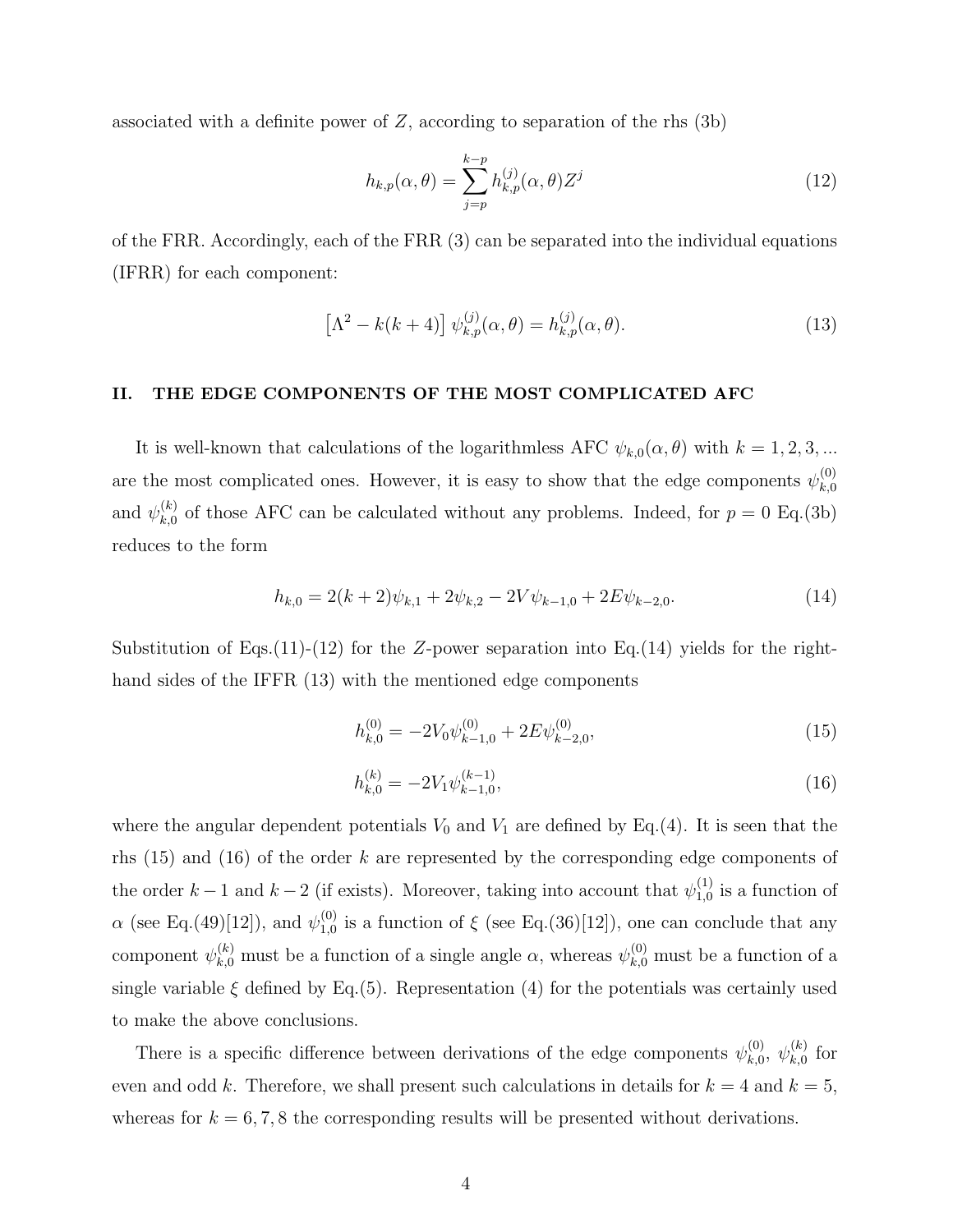The general IFRR (13) for  $k = 4$ ,  $p = 0$ ,  $j = 0$  reduces to the form

$$
\left(\Lambda^2 - 32\right)\psi_{4,0}^{(0)} = h_{4,0}^{(0)},\tag{17}
$$

where

$$
h_{4,0}^{(0)} \equiv -2V_0\psi_{3,0}^{(0)} + 2E\psi_{2,0}^{(0)} = -\frac{1}{36} \left[ \xi^2 (E-2) + 3(1-2E)^2 \right] \tag{18}
$$

according to relation (15). The components  $\psi_{3,0}^{(0)}$  and  $\psi_{2,0}^{(0)}$  are presented in Table I and Eq.  $(55)$  of Ref. [12], respectively. It is seen that the rhs  $(18)$  of the IFRR  $(17)$  is a function of a single variable  $\xi$ . It was shown in [12] that in this case the solution of the IFRR (13) with the rhs  $h_{k,p}^{(j)}(\alpha, \theta) \equiv h(\xi)$  reduces to solution of the differential equation

$$
(\xi^2 - 2) \Phi''_k(\xi) + \frac{5\xi^2 - 4}{\xi} \Phi'_k(\xi) - k(k+4)\Phi_k(\xi) = h(\xi),
$$
\n(19)

where  $\Phi_k(\xi) \equiv \psi_{k,p}^{(j)}(\alpha, \theta)$ . The particular solution  $\Phi_k^{(p)}$  of Eq.(19) can be found by the method of variation of parameters in the form

$$
\Phi_k^{(p)}(\xi) = \frac{1}{(k+2)\sqrt{2}} \left[ u_k(\xi) \int v_k(\xi) f(\xi) d\xi - v_k(\xi) \int u_k(\xi) f(\xi) d\xi \right],\tag{20}
$$

where  $f(\xi) = h(\xi)\xi^2\sqrt{2-\xi^2}$ . The linearly independent solutions of the homogeneous equation associated with Eq.(19) are defined by

$$
u_k(\xi) = \frac{P_{k+3/2}^{1/2}(\xi/\sqrt{2})}{\xi \sqrt[4]{2 - \xi^2}}, \qquad v_k(\xi) = \frac{Q_{k+3/2}^{1/2}(\xi/\sqrt{2})}{\xi \sqrt[4]{2 - \xi^2}}, \tag{21}
$$

where  $P^{\mu}_{\nu}(x)$  and  $Q^{\mu}_{\nu}(x)$  are the associated Legendre functions of the first and second kind, respectively. The general solution of the inhomogeneous equation (19) is certainly of the form

$$
\Phi_k^{(p)}(\xi) + c_{1,k} u_k(\xi) + c_{2,k} v_k(\xi), \tag{22}
$$

where the values of coefficients  $c_{1,k}$  and  $c_{2,k}$  are defined by requirements of the finiteness and "purity" of the final physical solution. The first requirement means that any component  $\psi_{k,p}^{(j)}(\alpha, \theta)$  of the AFC must be finite at each point of the two-dimensional angular space described by the hyperspherical angles  $\alpha \in [0, \pi]$  and  $\theta \in [0, \pi]$ . The second requirement associates with even values of  $k$  (only) and concerns the obtaining of the single-valued solution containing no admixture of the HH  $Y_{kl}(\alpha, \theta)$ .

Turning to the component  $\psi_{4,0}^{(0)}$  $_{4,0}^{(0)}$ , and simplifying the solutions (21) for  $k = 4$ , one obtains

$$
u_4(\xi) = \frac{2^{3/4} \left[\xi^2 (3 - 2\xi^2)^2 - 1\right]}{\xi \sqrt{\pi (2 - \xi^2)}}, \qquad v_4(\xi) = -\frac{\sqrt{\pi}}{2^{1/4}} \left(4\xi^4 - 8\xi^2 + 3\right). \tag{23}
$$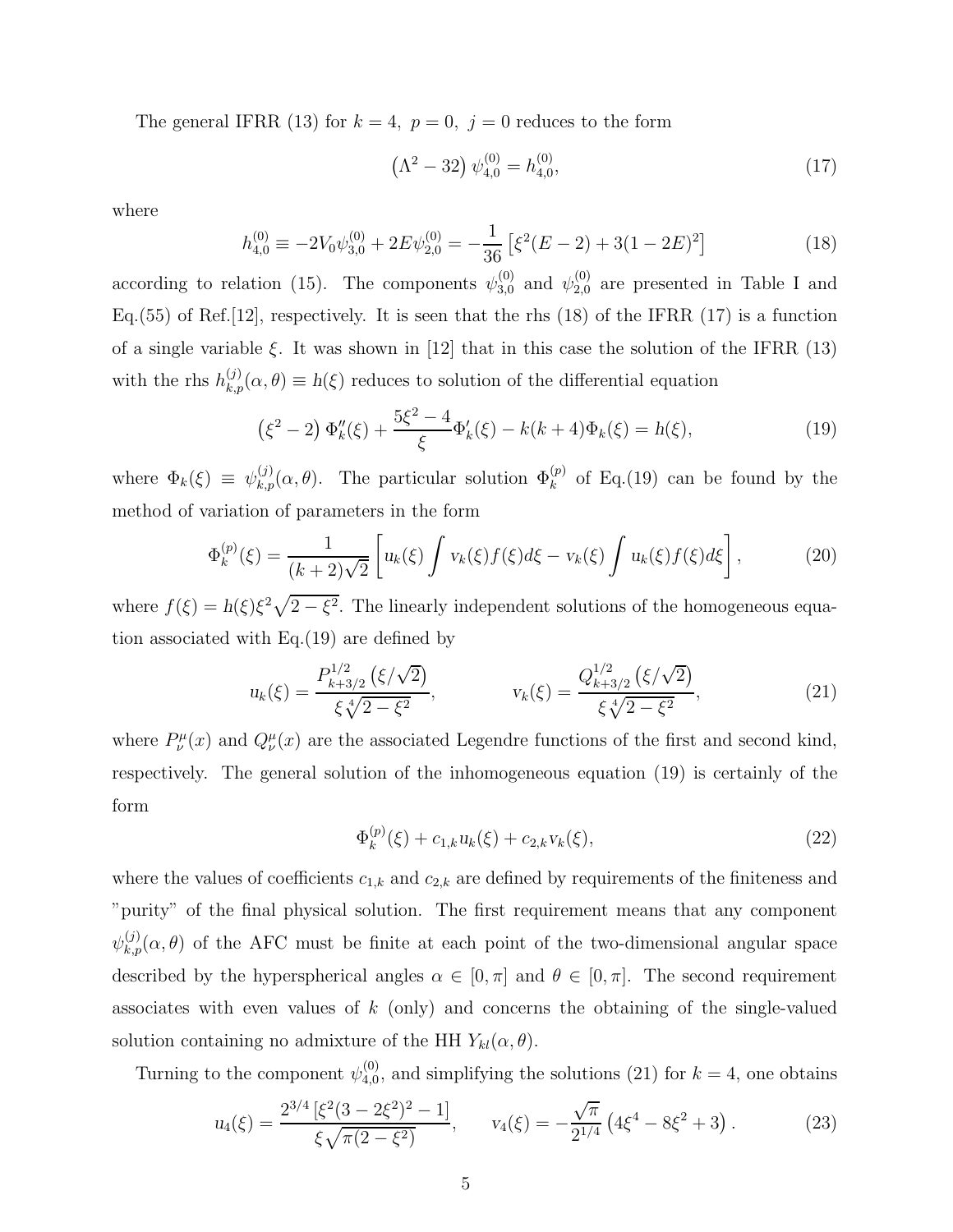Substitution of the representations (18) and (23) into (20) yields

$$
\Phi_4^{(p)}(\xi) = \frac{\xi^2}{1440} \left[ 10(2E - 1)^2 - \xi^2 (20E^2 - 21E + 7) \right]. \tag{24}
$$

It is seen that the particular solution  $\Phi_4^{(p)}$ , as well as  $v_4(\xi)$ , are regular over the relevant angular space, whereas  $u_4(\xi)$  is singular at the points  $\xi = 0$  ( $\alpha = \pi/2, \theta = 0$ ) and  $\xi =$  $\sqrt{2}$  ( $\alpha = \pi/2, \theta = \pi$ ). Hence, first of all, one should set  $c_{1,4} = 0$  in Eq.(22) in order to comply with the finiteness condition. It is clear that the requirement of "purity" reduces to the orthogonality condition

$$
\int \psi_{4,0}^{(0)}(\alpha,\theta)Y_{4l}(\alpha,\theta)d\Omega = 0.
$$
\n(25)

Given that  $\psi_{4,0}^{(0)} = \Phi_4^{(p)}(\xi) + c_{2,4}v_4(\xi)$ , one obtains for the coefficient

$$
c_{2,4} = -\int \Phi_4^{(p)}(\xi) Y_{40}(\alpha, \theta) d\Omega \left( \int v_4(\xi) Y_{40}(\alpha, \theta) d\Omega \right)^{-1} = \frac{E(21 - 20E) - 7}{2880\sqrt{\pi} 2^{3/4}}.
$$
 (26)

Whence, the final result for the "pure" component is

$$
\psi_{4,0}^{(0)} = \frac{60E^2 - 63E + 21 + 8\xi^2(E - 2)}{5760}.\tag{27}
$$

Note that in order to derive Eq.(26) we put  $l = 0$  in Eq.(25). However, putting  $l = 2$  one obtains the same result, whereas for  $l = 1$  one obtains identity.

Next step is deriving the solution of the IFRR (13) for  $k = 4$ ,  $p = 0$ ,  $j = 4$  which becomes

$$
\left(\Lambda^2 - 32\right)\psi_{4,0}^{(4)} = h_{4,0}^{(4)}.\tag{28}
$$

Expression (16) yields for the rhs of Eq.(28)

$$
h_{4,0}^{(4)} \equiv -2V_1\psi_{3,0}^{(3)} = -\frac{1}{18}(2+5\sin\alpha)\left[\tan\left(\frac{\alpha}{2}\right)+\cot\left(\frac{\alpha}{2}\right)+2\right],\tag{29}
$$

where the component  $\psi_{3,0}^{(3)}$  $_{3,0}^{(5)}$  is presented in Table I of Ref. [12]. Turning to the variable

$$
\rho = \tan(\alpha/2),\tag{30}
$$

one obtains

$$
h(\rho) \equiv h_{4,0}^{(4)}(\alpha, \theta) = -\frac{(1+\rho)^2 (1+5\rho+\rho^2)}{9\rho(1+\rho^2)}.
$$
\n(31)

It was shown (see Sec.V in Ref.[12]) that in case of the rhs  $h_{k,p}^{(j)}$  of the IFRR (13) reduces to the function  $h(\alpha) \equiv h(\rho)$  of a single variable  $\alpha$  (or  $\rho$ ), the solution of Eq.(13) represents a function  $g(\rho) \equiv \psi_{k,p}^{(j)}(\alpha)$  satisfying the differential equation

$$
(1+\rho^2)^2 g''(\rho) + 2\rho^{-1} (1+\rho^2) g'(\rho) + k(k+4)g(\rho) = -h(\rho).
$$
 (32)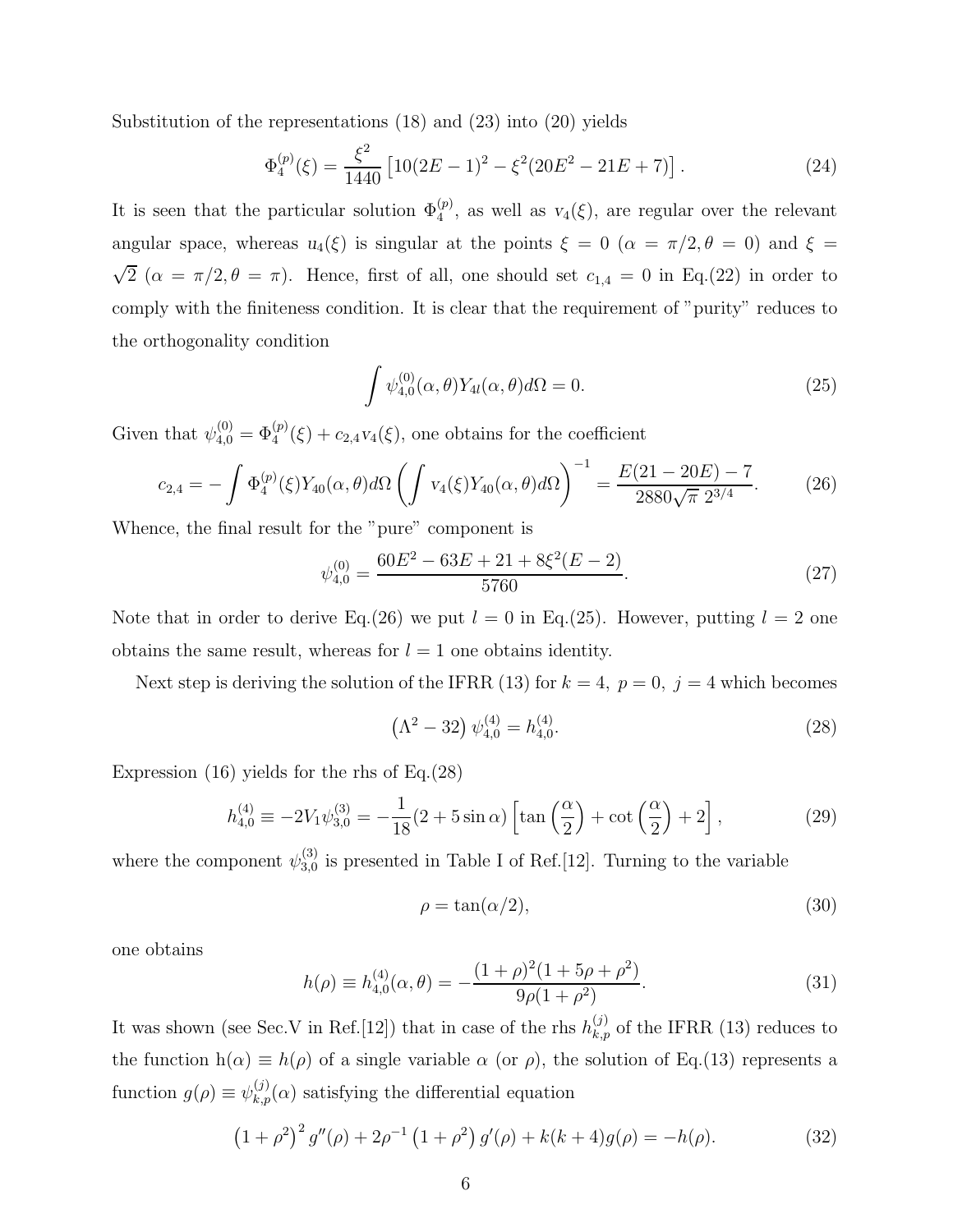Method of variation of parameters enables us to obtain the particular solution of Eq.(32) in the form

$$
g(\rho) = u_k(\rho) \int \frac{v_k(\rho)h(\rho)\rho^2}{(\rho^2 + 1)^3} d\rho - v_k(\rho) \int \frac{u_k(\rho)h(\rho)\rho^2}{(\rho^2 + 1)^3} d\rho,
$$
 (33)

where the linearly independent solutions of the homogeneous equation associated with  $Eq.(32)$  are

$$
u_k(\rho) = \frac{(1+\rho^2)^{k/2+2}}{\rho} \, _2F_1\left(\frac{k+3}{2}, \frac{k}{2}+1, \frac{1}{2}; -\rho^2\right),\tag{34}
$$

$$
v_k(\rho) = (1+\rho^2)^{k/2+2} \; _2F_1\left(\frac{k+3}{2}, \frac{k}{2}+2, \frac{3}{2}; -\rho^2\right). \tag{35}
$$

The Gauss hypergeometric function  $_2F_1$  was introduced in Eqs.(34),(35). The general solution of the inhomogeneous equation (32) is defined as

$$
g(\rho) + b_{1,k} u_k(\rho) + b_{2,k} v_k(\rho), \tag{36}
$$

where the coefficients  $b_{1,k}$  and  $b_{2,k}$  can be determined by the requirements of finiteness and "purity" as it was explained earlier. Turning to the considered case of  $k = 4$ , one obtains for the independent solutions of the homogeneous equation:

$$
u_4(\rho) = \frac{(1+\rho^2)^4}{\rho} \;_2F_1\left(\frac{7}{2}, 3, \frac{1}{2}; -\rho^2\right) = \frac{(1-\rho^2)(1-4\rho+\rho^2)(1+4\rho+\rho^2)}{\rho(1+\rho^2)^2},\tag{37}
$$

$$
v_4(\rho) = (1+\rho^2)^4 \, {}_2F_1\left(\frac{7}{2}, 4, \frac{3}{2}; -\rho^2\right) = \frac{(\rho^2-3)(3\rho^2-1)}{3(1+\rho^2)^2}.
$$
 (38)

Substitution of the representations (37), (38) and (31) into the rhs of Eq.(33) yields for the particular solution

$$
\psi_{4,0}^{(4p)} = \frac{\rho(3 + 7\rho + 3\rho^2)}{54(1 + \rho^2)^2} = \frac{1}{216}(6 + 7\sin\alpha)\sin\alpha.
$$
 (39)

It is seen that the particular solution  $g(\rho)$  and the solution  $v_4(\rho)$  of the homogeneous equation are regular over the relevant angular space, whereas  $u_4(\rho)$  is singular at the points  $\rho = 0$  ( $\alpha =$ 0). Hence, one should set  $b_{1,4} = 0$  in Eq.(36) in order to comply with the finiteness condition. The requirement of "purity" can be expressed through the relation

$$
\int \psi_{4,0}^{(4)}(\alpha,\theta)Y_{4l}(\alpha,\theta)d\Omega = 0.
$$
\n(40)

Given that  $\psi_{4,0}^{(4)} = g(\rho) + b_{2,4}v_4(\rho)$ , one obtains for the coefficient

$$
b_{2,4} = -\int g(\rho) Y_{40}(\alpha, \theta) d\Omega \left( \int v_4(\rho) Y_{40}(\alpha, \theta) d\Omega \right)^{-1} = \frac{7}{288} + \frac{2}{45\pi}.
$$
 (41)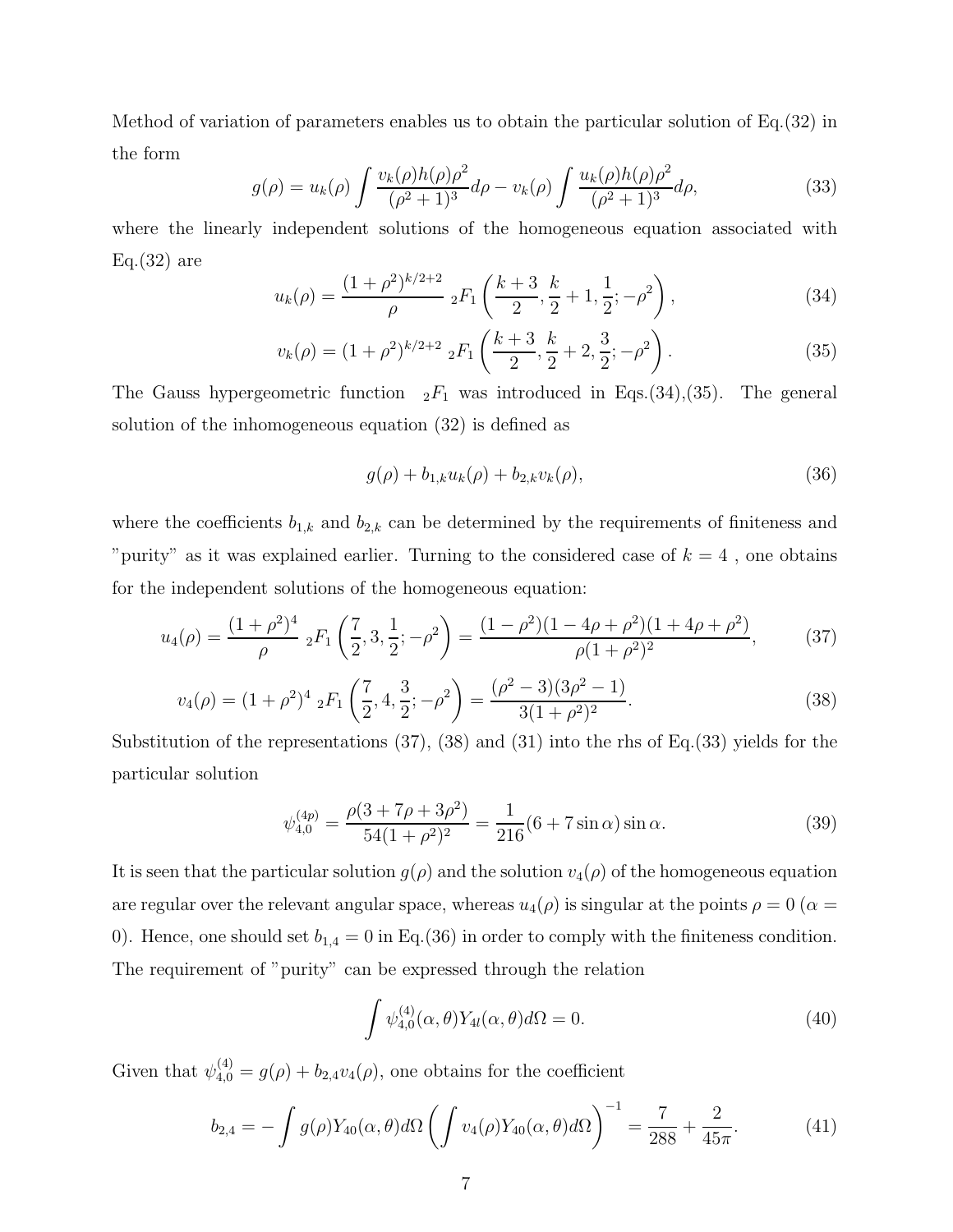Whence, the final result for the "pure" component reads

$$
\psi_{4,0}^{(4)} = \frac{120\pi\sin\alpha + 128\cos(2\alpha) + 105\pi + 64}{4320\pi}.\tag{42}
$$

Note that for  $l = 1, 2$  the orthogonality condition (40) represents identity.

Putting  $k = 5$ ,  $p = 0$ ,  $j = 0$  in Eq.(13), one obtains

$$
\left(\Lambda^2 - 45\right)\psi_{5,0}^{(0)} = h_{5,0}^{(0)},\tag{43}
$$

where according to relation (15)

$$
h_{5,0}^{(0)} \equiv -2V_0\psi_{4,0}^{(0)} + 2E\psi_{3,0}^{(0)} = \frac{63E - 21 - 60E^2 + 8(2 + 29E - 60E^2)\xi^2 + 80E(E - 2)\xi^4}{2880\xi}.
$$
\n(44)

We used Eq.(27) for representation of the component  $\psi_{4,0}^{(0)}$  $_{4,0}^{(0)}$ .

The independent solutions (21) of the homogeneous equation associated with Eq.(19), for  $k = 5$  become

$$
u_5(\xi) = \frac{2^{1/4}(8\xi^6 - 28\xi^4 + 28\xi^2 - 7)}{\sqrt{\pi(2 - \xi^2)}}, \qquad v_5(\xi) = \frac{\sqrt{\pi}(1 - 12\xi^2 + 20\xi^4 - 8\xi^6)}{2^{3/4}\xi}.
$$
 (45)

Substitution of the representations (44) and (45) into the particular solution (20) of the inhomogeneous equation (19) for  $k = 5$  yields

$$
\Phi_5^{(p)} = \frac{\xi}{172800} \left[ 45(7 - 21E + 20E^2) - 5(113 - 199E + 60E^2)\xi^2 + 2(113 - 119E + 20E^2)\xi^4 \right].
$$
\n(46)

It is seen that the particular solution (46) is regular over the relevant angular space, whereas  $u_5(\xi)$  is singular at the point  $\xi = \sqrt{2}$ , and  $v_5(\xi)$  is singular at the point  $\xi = 0$ . Hence, the physical solution of Eq.(43) is coincident with the partial solution (46), that is

$$
\psi_{5,0}^{(0)} = \Phi_5^{(p)}.\tag{47}
$$

The general IFRR (13) for  $k = 5$ ,  $p = 0$ ,  $j = 5$  reduces to the form

$$
\left(\Lambda^2 - 45\right)\psi_{5,0}^{(5)} = h_{5,0}^{(5)},\tag{48}
$$

where according to  $Eq.(16)$ 

$$
h_{5,0}^{(5)} \equiv -2V_1\psi_{4,0}^{(4)} = \frac{(1+\rho)\left[64(3-10\rho^2+3\rho^4)+15\pi(1+\rho^2)(7+16\rho+7\rho^2)\right]}{2160\pi\rho(1+\rho^2)^{3/2}},\tag{49}
$$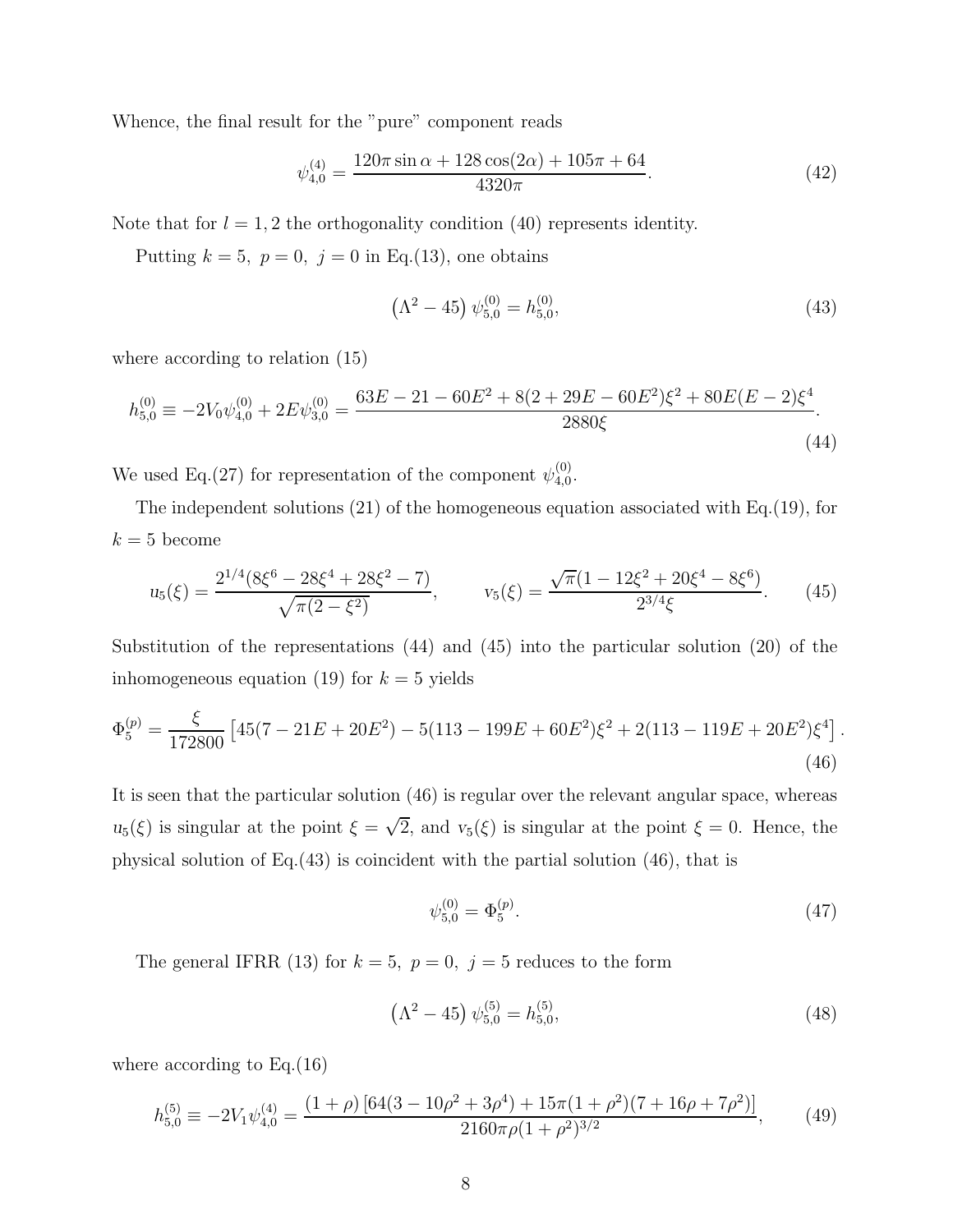expressed through the variable  $\rho$  defined by Eq.(30). According to Eqs.(34), (35) the linearly independent solutions of the homogeneous equation associated with Eq.(32) for  $k = 5$  can be simplified to the form

$$
u_5(\rho) = \frac{(1+\rho^2)^{9/2}}{\rho} \, {}_2F_1\left(4, \frac{7}{2}, \frac{1}{2}; -\rho^2\right) = \frac{1-7\rho^2(3-5\rho^2+\rho^4)}{\rho(1+\rho^2)^{5/2}},\tag{50}
$$

$$
v_5(\rho) = (1+\rho^2)^{9/2} \; _2F_1\left(4, \frac{9}{2}, \frac{3}{2}; -\rho^2\right) = \frac{7-35\rho^2 + 21\rho^4 - \rho^6}{7(1+\rho^2)^{5/2}}.
$$
 (51)

Substituting representations  $(49)-(51)$  into the rhs of Eq. $(33)$ , one obtains for the particular solution of Eq. (32) with  $k = 5$ 

$$
\psi_{5,0}^{(5p)} = -\frac{1}{453600\pi\rho(1+\rho^2)^{5/2}} \left[ 64(23+161\rho-168\rho^2-700\rho^3+105\rho^4+315\rho^5) + 15\pi(43+301\rho-168\rho^2-700\rho^3+805\rho^4+735\rho^5) \right] \quad . \tag{52}
$$

The physical solution  $\psi_{5,0}^{(5)}$  of the IFRR (48) must be finite for all values of  $0 \le \alpha \le \pi$  and hence for  $\rho \geq 0$ . Therefore, let us consider the power series expansions of the particular solution  $\psi_{5.0}^{(5p)}$  $_{5,0}^{(op)}(\rho)$  and the individual solutions  $u_5(\rho)$  and  $v_5(\rho)$  of the corresponding homogeneous equation about  $\rho = 0$  and  $\rho = \infty$ . One obtains:

$$
\psi_{5,0}^{(5p)}(\rho) = -\frac{1}{\rho} \left( \frac{43}{30240} + \frac{46}{14175\pi} \right) - \left( \frac{43}{4320} + \frac{46}{2025\pi} \right) + O(\rho),\tag{53a}
$$

$$
\psi_{5,0}^{(5p)}(\rho) = -\frac{1}{\rho} \left( \frac{7}{288} + \frac{2}{45\pi} \right) - \frac{1}{\rho^2} \left( \frac{23}{864} + \frac{2}{135\pi} \right) + O\left( \frac{1}{\rho^3} \right). \tag{53b}
$$

$$
u_5(\rho) = \frac{1}{\rho - 0} \frac{47\rho}{\rho} + O(\rho^3),\tag{54a}
$$

$$
u_5(\rho) = -7 + \frac{105}{2\rho^2} + O\left(\frac{1}{\rho^3}\right).
$$
 (54b)

$$
v_5(\rho) = 1 - \frac{15\rho^2}{2} + O(\rho^3),\tag{55a}
$$

$$
v_5(\rho) = -\frac{\rho}{7} + \frac{47}{14\rho} + O\left(\frac{1}{\rho^3}\right). \tag{55b}
$$

It is seen that  $v_5(\rho)$  is divergent as  $\rho \to \infty$ , whereas  $u_5(\rho)$  and  $\psi_{5,0}^{(5p)}$  $^{(3p)}_{5,0}(\rho)$  are singular at the point  $\rho = 0$ . Thus, in order to comply with the finiteness condition, one should set  $b_{2,5} = 0$ and

$$
b_{1,5} = \frac{43}{30240} + \frac{46}{14175\pi}
$$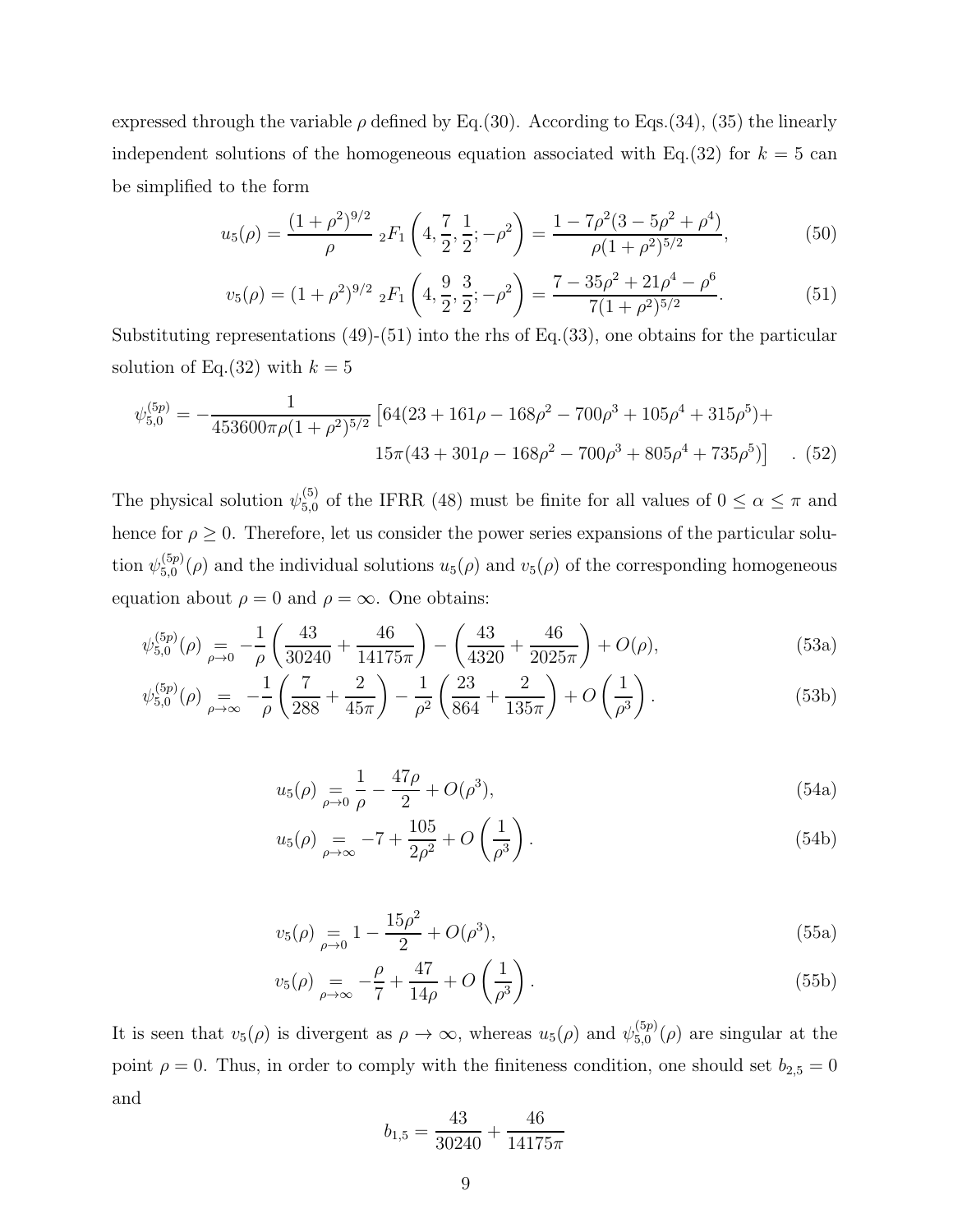in the general solution

$$
\psi_{5,0}^{(5p)}(\rho)+b_{1,5}u_5(\rho)+b_{2,5}v_5(\rho).
$$

The final result expressed in terms of the hyperspherical angle  $\alpha$  is

$$
\psi_{5,0}^{(5)} = -\frac{\left[\cos\left(\frac{\alpha}{2}\right) + \sin\left(\frac{\alpha}{2}\right)\right] \left[4(32 + 45\pi) + 3(448 + 155\pi)\cos(2\alpha) + (704 + 465\pi)\sin\alpha\right]}{64800\pi}.
$$
\n(56)

It is clear that using the technique described above, one can subsequently calculate the edge components of any given order k. Here we present such components up to  $k = 8$ . They are

$$
\psi_{6,0}^{(0)} = \frac{1}{29030400} \left[ 3007 - 11361E + 16460E^2 - 10080E^3 - \right. \tag{57}
$$
\n
$$
(4180E^2 - 12705E + 6215)\xi^2 + 24(113 - 119E + 20E^2)\xi^4 \right],
$$

$$
\psi_{7,0}^{(0)} = \frac{\xi}{36578304000} \left[ 630(3007 - 11361E + 16460E^2 - 10080E^3) + 105(30240E^3 - 141700E^2 + 164283E - 60341)\xi^2 - 14(60480E^3 - 491860E^2 + 873789E - 430523)\xi^4 + 4(22680E^3 - 266950E^2 + 660219E - 430523)\xi^6 \right],
$$
\n(58)

$$
\psi_{8,0}^{(0)} = \frac{1}{21069103104000} \left[ 5(30481920E^4 - 68266800E^3 + 72613544E^2 - 39544113E + 8871475) + 40(3250800E^3 - 13370360E^2 + 13273113E - 4324891)\xi^2 - 420(71280E^3 - 556120E^2 + 934809E - 430523)\xi^4 + 128(22680E^3 - 266950E^2 + 660219E - 430523)\xi^6 \right],
$$
 (59)

$$
\psi_{6,0}^{(6)} = \frac{1}{21772800\pi} \left[ 80(448 + 255\pi) + 144(448 + 155\pi) \cos(2\alpha) + \right. \\
\left. 315(64 + 55\pi) \sin \alpha + 7(10816 + 4335\pi) \sin(3\alpha) \right],\n \tag{60}
$$

$$
\psi_{7,0}^{(7)} = -\frac{\left[\cos\left(\frac{\alpha}{2}\right) + \sin\left(\frac{\alpha}{2}\right)\right]}{609638400\pi} \left[3(585\pi - 10304)\sin\alpha + 3(58845\pi + 142016)\sin(3\alpha) + 8(4485\pi + 12992)\cos(2\alpha) + 97560\pi + 211456\right],\tag{61}
$$

$$
\psi_{8,0}^{(8)} = \frac{1}{1843546521600\pi^2} \left\{ 94502912 + 75\pi (1946944 + 626787\pi) + 2 \left[ 94502912 + 3\pi (43273408 + 12251925\pi) \right] \cos(2\alpha) + 4096(46144 + 19275\pi) \cos(4\alpha) + 1008\pi \left[ 105(448 + 225\pi) \sin \alpha + (142016 + 58845\pi) \sin(3\alpha) \right] \right\}.
$$
 (62)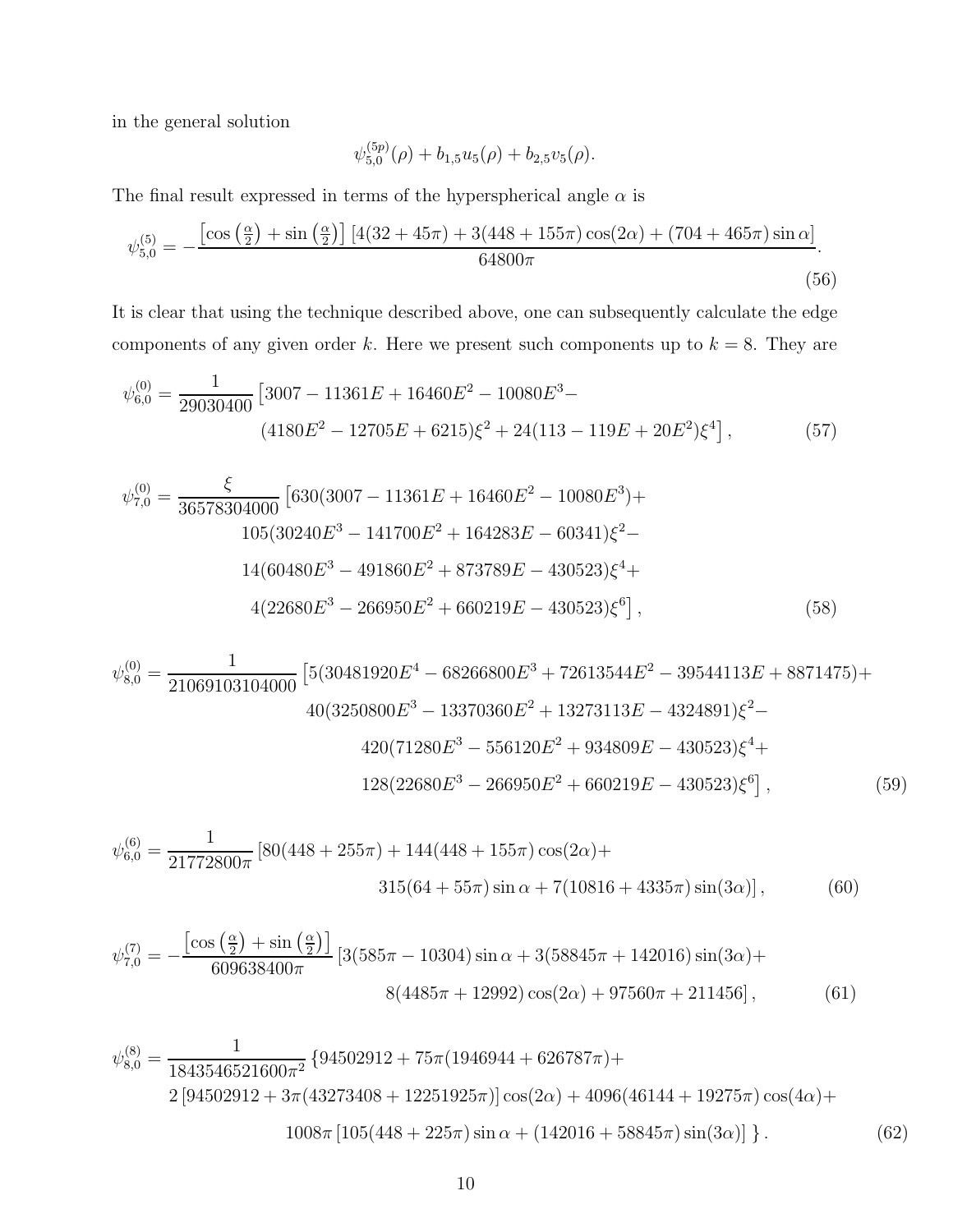#### III. SINGLE-SERIES REPRESENTATION FOR SUBCOMPONENT  $\psi_{3.0}^{(2e)}$ 3,0

It follows from Eqs.(79),(85) of Ref.[12] that subcomponent  $\psi_{3,0}^{(2e)}$  $_{3,0}^{(2e)}$  corresponding to the rhs

$$
h_{3,0}^{(2e)} = -\frac{\sin \alpha}{\xi},\tag{63}
$$

of the IFFR

$$
(\Lambda^2 - 21)\psi_{3,0}^{(2e)} = h_{3,0}^{(2e)}
$$
\n(64)

was missed in Ref. [12]. Using the technique described in Sec.V of Ref. [12], we have found the mentioned subcomponent (details can be found in Appendix A) in the form of the single-series representation

$$
\psi_{3,0}^{(2e)} = \sum_{l=0}^{\infty} P_l(\cos \theta)(\sin \alpha)^l \lambda_l(\rho). \tag{65}
$$

For  $0 \leq \rho \leq 1$  functions  $\lambda_l(\rho)$  can be written in the form

$$
\lambda_l(\rho) = \frac{1}{2l+1} \left\{ u_{3l}(\rho) \mathcal{V}_{3l}(\rho) - v_{3l}(\rho) \left[ \mathcal{U}_{3l}(\rho) - (2l+1)s_l \right] \right\},\tag{66}
$$

where

$$
u_{3l}(\rho) = \frac{(\rho^2 + 1)^{l - \frac{3}{2}}}{\rho^{2l + 1}} \left[ \frac{(2l + 3)(2l + 5)}{(2l - 3)(2l - 1)} \rho^4 + \frac{2(2l + 5)}{2l - 1} \rho^2 + 1 \right],\tag{67}
$$

$$
v_{3l}(\rho) = (\rho^2 + 1)^{l - \frac{3}{2}} \left[ \frac{(2l - 3)(2l - 1)}{(2l + 3)(2l + 5)} \rho^4 + \frac{2(2l - 3)}{2l + 3} \rho^2 + 1 \right],\tag{68}
$$

$$
\mathcal{U}_{3l}(\rho) = -\frac{l(l+1)\left[ (\rho^2 + 1)^4 \arctan(\rho) + \rho^7 - \rho \right] + (l^2 - 7l - 10)\rho^5 - (l^2 + 9l - 2)\rho^3}{2^l (2l - 3)(2l - 1)(\rho^2 + 1)^4},
$$
(69)

$$
\mathcal{V}_{3l}(\rho) = -\left[(-2)^{l}(l-2)(l-1)(2l+3)(2l+5)\right]^{-1} \left\{12\left[B_{-\rho^2}(l+1,-3) - B_{-\rho^2}(l+1,-4)\right] + (2l-3)\rho^2\left[2l^2+l-7+(l-2)(2l-1)\rho^2\right]\left[(3-l)B_{-\rho^2}(l+1,-3) - 4B_{-\rho^2}(l+1,-4)\right]\right\}.
$$
 (70)

Here  $B_z(a, b)$  is the Euler beta function. It is seen that expression (70) cannot be applied directly for  $l = 1, 2$ . For this values of l, one obtains

$$
\mathcal{V}_{31}(\rho) = \frac{1}{140} \left[ \frac{3 + 10\rho^2 + 11\rho^4 - 20\rho^6}{(1 + \rho^2)^4} + 2\ln(1 + \rho^2) \right],\tag{71}
$$

$$
\mathcal{V}_{32}(\rho) = -\frac{1}{84} \left[ \frac{5 + 14\rho^2 + 9\rho^4 - 6\rho^6 + 24\rho^8 + 6\rho^{10}}{6(1 + \rho^2)^4} + \ln(1 + \rho^2) \right].
$$
 (72)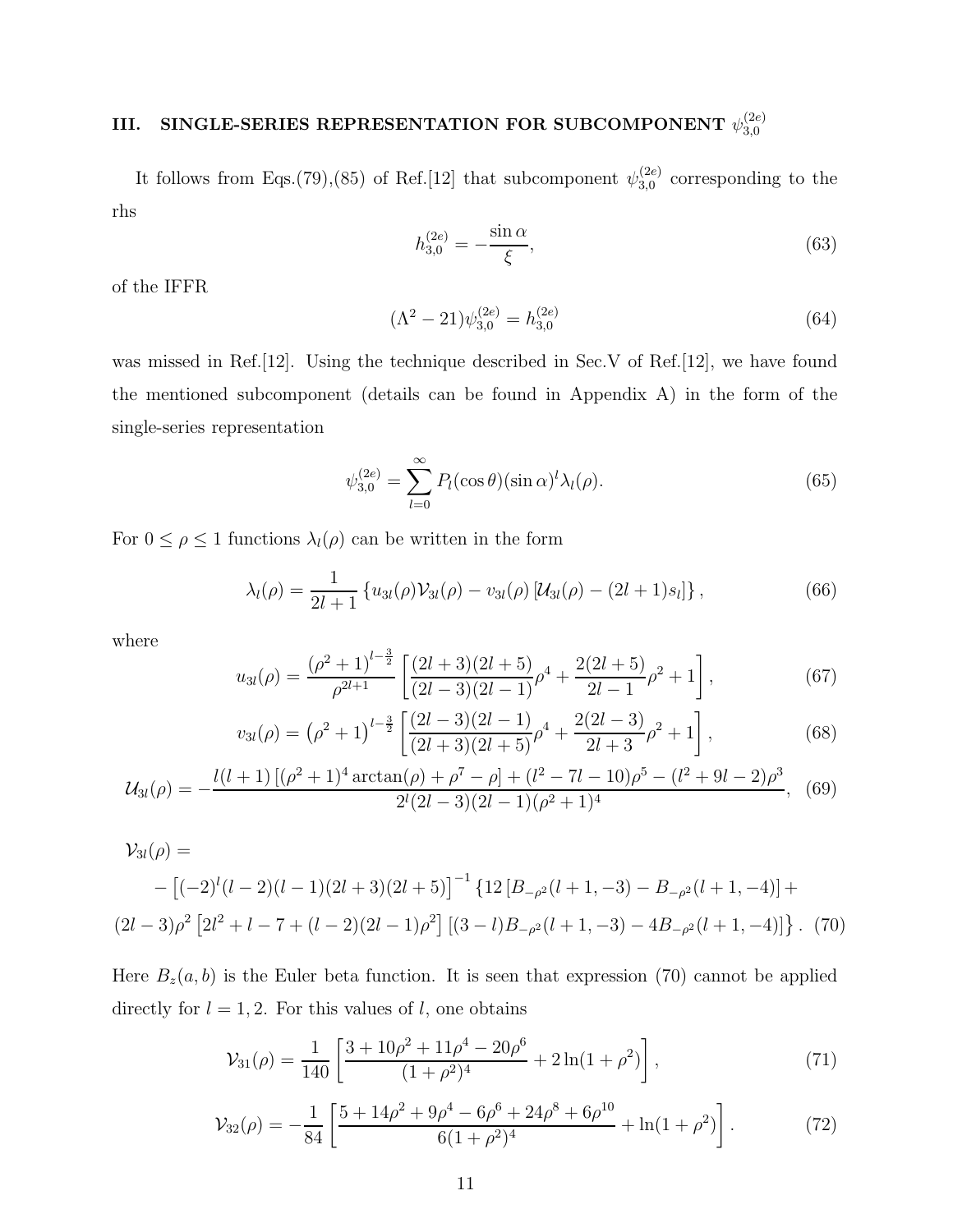Using the *Mathematica* operator **FindSequenceFunction** we have found a simple representation (details can be found in Appendix A) for the coefficient

$$
s_l = \frac{2^{-l-3}}{(2l-3)(2l-1)(2l+1)} \left[ 2l(l+1)\left(H_{\frac{l+1}{2}} - H_{\frac{l}{2}} - \pi\right) + 2l + 3\right],\tag{73}
$$

being a part of expression (66) for  $\lambda_l(\rho)$ . Functions  $H_z$  give the harmonic numbers. Remind that for  $\rho > 1$  one should replace  $\rho$  by  $1/\rho$  in Eqs.(66)-(72).

### IV. ELABORATION OF SOME RESULTS OBTAINED PREVIOUSLY

In paper [12] the various components of the AFC were derived in the form of the onedimensional series with fast convergence. In particular, the solution of the IFRR

$$
\left(\Lambda^2 - 32\right)\psi_{4,1}^{(2d)} = h_{4,1}^{(2d)},\tag{74}
$$

with the rather complicated rhs

$$
h_{4,1}^{(2d)} = \frac{\pi - 2}{3\pi} \left[ \sin\left(\frac{\alpha}{2}\right) + \cos\left(\frac{\alpha}{2}\right) \right] \left[ \frac{5}{3\sin\alpha} \xi^3 + \left(1 - \frac{2}{\sin\alpha}\right) \xi - \frac{1}{\xi} \right],\tag{75}
$$

was represented by single series of the form

$$
\psi_{4,1}^{(2d)} = \sum_{l=0}^{\infty} P_l(\cos \theta)(\sin \alpha)^l \tau_l(\rho), \tag{76}
$$

where the variables  $\xi$  and  $\rho$  are defined by Eqs.(5) and (30), respectively. It was shown that for  $l > 2$  function  $\tau_l(\rho)$  can be expressed by the formula

$$
\tau_l(\rho) = \tau_l^{(p)}(\rho) + A_2(l)v_{4l}(\rho), \tag{77}
$$

where

$$
\tau_l^{(p)}(\rho) = \frac{1}{2l+1} \left[ u_{4l}(\rho) \mathcal{V}_{4l}(\rho) - v_{4l}(\rho) \mathcal{U}_{4l}(\rho) \right],\tag{78}
$$

$$
u_{4l}(\rho) = \rho^{-2l-1}(\rho^2 + 1)^{l+4} {}_{2}F_1\left(\frac{7}{2}, 3-l; \frac{1}{2}-l; -\rho^2\right), \tag{79a}
$$

$$
v_{4l}(\rho) = (\rho^2 + 1)^{l+4} {}_{2}F_1\left(\frac{7}{2}, 4+l; l+\frac{3}{2}; -\rho^2\right). \tag{79b}
$$

However, function  $\tau_l^{(p)}$  $\ell_l^{(p)}(\rho)$  as well as the coefficient  $A_2(l)$  were represented in the closed form (see, Eq.(C14)[12]) only for given  $l \leq 10$ .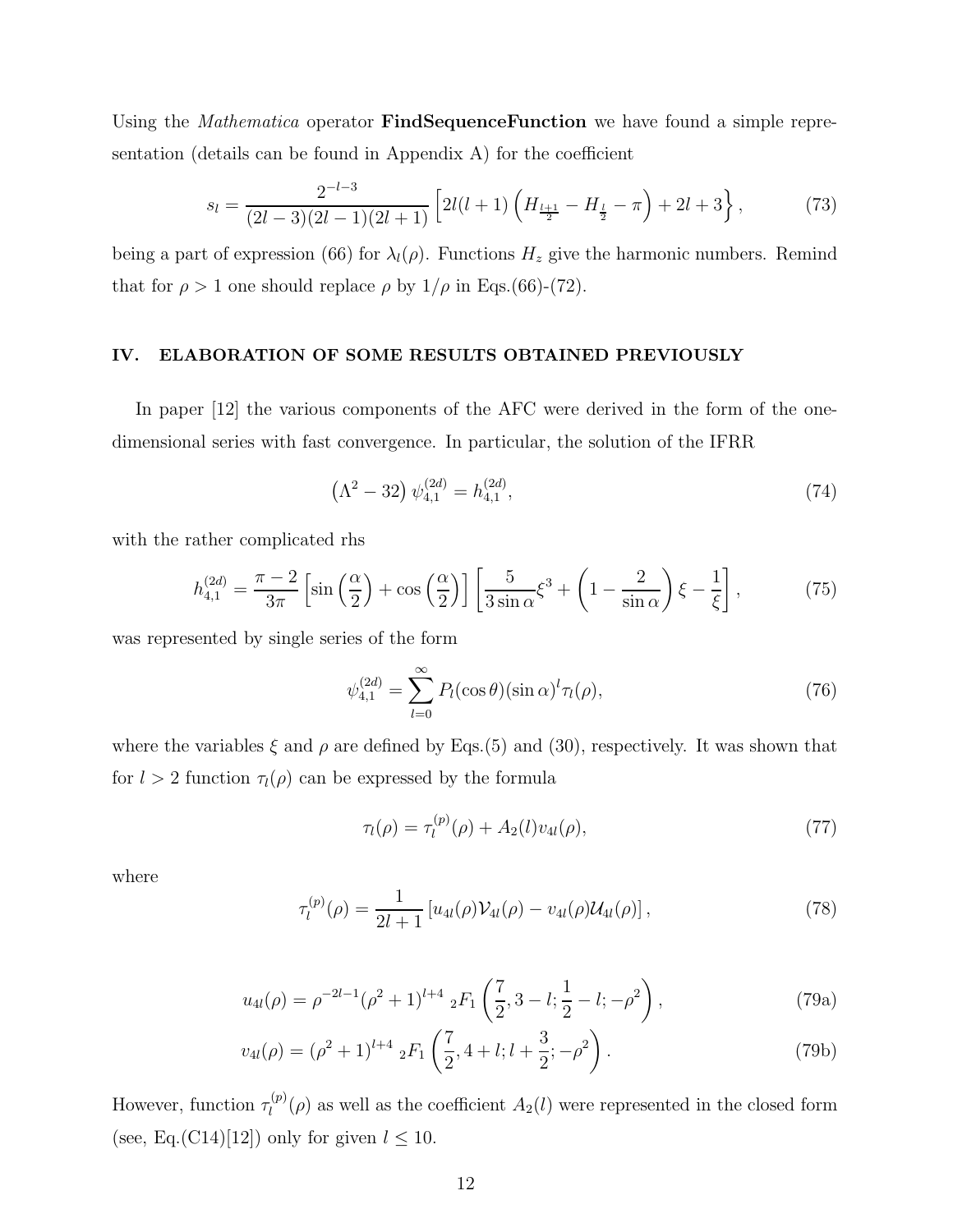Here, we present the mentioned above functions in a few general closed forms which applicable for any  $l \geq 3$ . In particular, it is shown in Appendix B that the functions  $\mathcal{U}_{4l}$  and  $V_{4l}$  included into the rhs of expression (78) can be represented in the form:

$$
\mathcal{U}_{4l}(\rho) = a_{0l} \frac{8(l-3)!}{15\sqrt{\pi}\Gamma(l+1/2)} \sum_{m=0}^{l-3} \frac{\Gamma(m+7/2)\Gamma(l-m+1/2)(-1)^m}{m!(l-m-3)!} \times \sum_{n=1}^5 a_{nl} \left(\frac{\rho^{2m+n}-1}{2m+n} + \frac{\rho^{2m+n+1}-1}{2m+n+1}\right).
$$
(80)

$$
\mathcal{V}_{4l}(\rho) = \frac{4a_{0l}\Gamma(l+3/2)}{15\sqrt{\pi}}\rho^{2l+3}\sum_{m=0}^{2} \frac{m!}{(1+\rho^{2})^{5-m}}\sum_{k=0}^{m} \frac{\Gamma(k+7/2)}{k!(m-k)!\Gamma(k+l+3/2)}\left(-\frac{\rho^{2}}{1+\rho^{2}}\right)^{k} \times \left[\frac{(k+l+3)!\Gamma(l+m+3/2)}{(l+3)!\Gamma(k+l+m+5/2)}b_{2m+1,l}\rho^{2m}{}_{2}F_{1}\left(l+m-1,m-\frac{3}{2};k+l+m+\frac{5}{2};-\rho^{2}\right) + \frac{b_{2(2-m),l}}{k+l-m+3}\rho^{3-2m}{}_{2}F_{1}\left(l-2,m-\frac{3}{2};k+l+\frac{3}{2};-\rho^{2}\right)\right],
$$
\n(81)

where

$$
a_{0l} = -\frac{(\pi - 2)2^{-l-1}}{3\pi(2l - 1)(2l + 3)}, \quad a_{1l} = \frac{15 - 4l(l + 1)(4l + 11)}{(2l - 3)(2l + 5)}, \quad a_{2l} = 4l(2l + 3),
$$
  

$$
a_{3l} = 2, \quad a_{4l} = 4(l + 1)(2l - 1), \quad a_{5l} = \frac{(2l - 1)(4l + 5)}{2l + 5},
$$
 (82)

$$
b_{0,l} = a_{1l}, \quad b_{5,l} = a_{5l}, \quad b_{s,l} = a_{sl} + a_{s+1l} \quad (s = 1, 2, 3, 4). \tag{83}
$$

Moreover, it is shown in Appendix B that all of the Gauss hypergeometric functions are contained in Eqs.(79) and (81) can be expressed through the elementary functions. A simple representation of the function  $V_{4l}(\rho)$  through the generalized hypergeometric functions  ${}_{3}F_{2}$ is derived too.

Making use of the *Mathematica* operator **FindSequenceFunction**, the following representation was derived (see details in Appendix C) for the factor  $A_2(l)$  being a part of the rhs of Eq. $(77)$ :

$$
A_2(l) = \frac{(2-\pi)\pi^{-3/2}}{360l(l-2)\Gamma(l+\frac{1}{2})} \times \left\{ \frac{[l(l+1)(688l^4+1376l^3-2480l^2-3168l+465)+450]\Gamma(\frac{l-1}{2})\Gamma(\frac{l+1}{2})}{(2l-3)(2l-1)(2l+1)(2l+3)(2l+5)} - \frac{56}{l-1} \left(\frac{l}{2}!\right)^2 \right\}.
$$
 (84)

Note that Eq.(84) is correct only for even  $l > 2$ , whereas  $A_2(l) \equiv 0$  for odd values of l.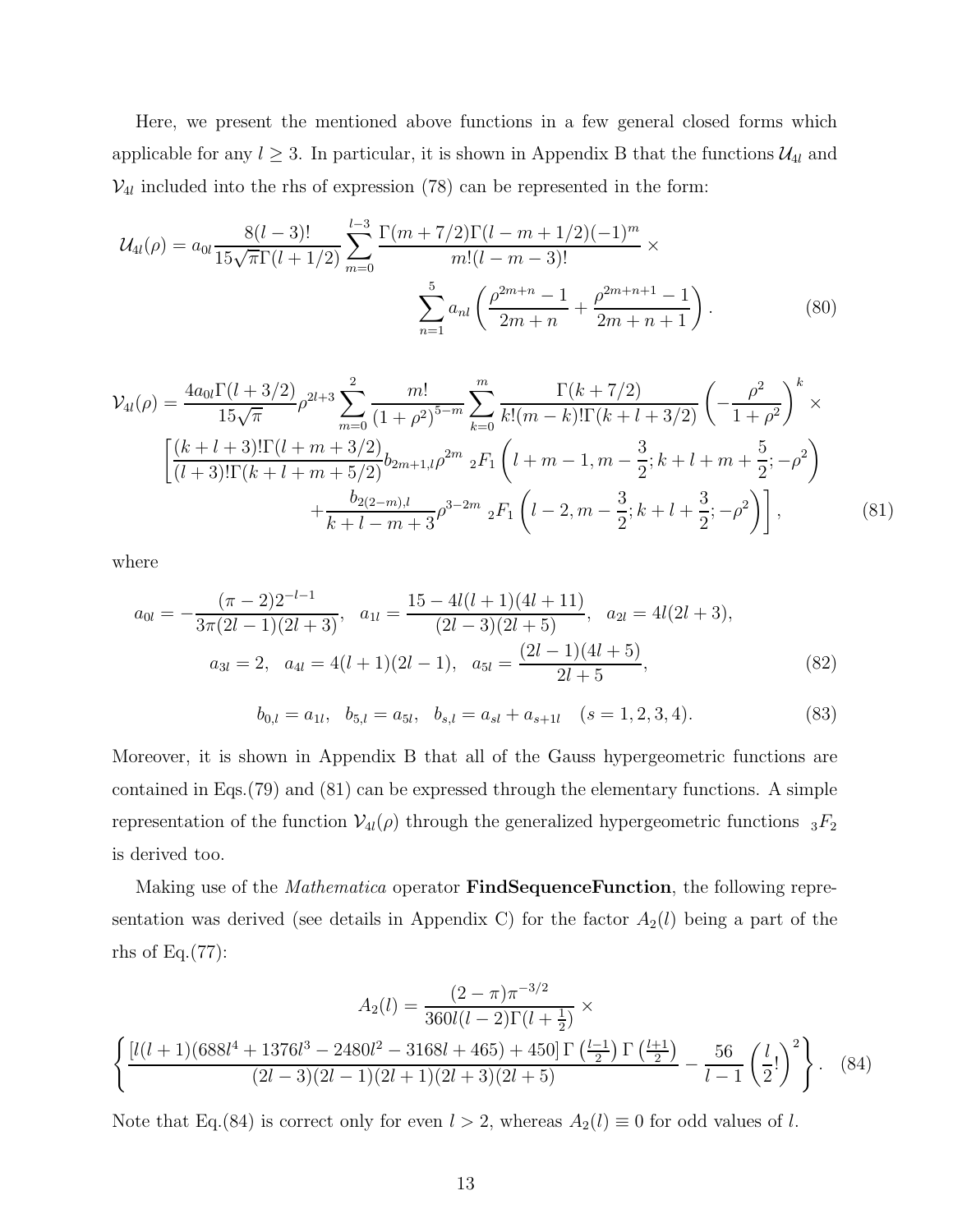The last subcomponent derived in [12] in the form of single-series representation was

$$
\psi_{3,0}^{(2c)}(\alpha,\theta) = \sum_{l=0}^{\infty} P_l(\cos\theta)(\sin\alpha)^l \phi_l(\rho). \tag{85}
$$

It is the physical solution of the IFFR

$$
\left(\Lambda^2 - 21\right)\psi_{3,0}^{(2c)} = h_{3,0}^{(2c)},\tag{86}
$$

with the rhs

$$
h_{3,0}^{(2c)} = -\frac{4\xi}{3\sin\alpha}.\tag{87}
$$

Function  $\phi_l(\rho)$  was obtained [12] in the form

$$
\phi_l(\rho) = \phi_l^{(p)}(\rho) + c_l v_{3l}(\rho), \tag{88}
$$

where the closed expressions for the functions  $\phi_l^{(p)}$  $\ell_l^{(p)}(\rho)$  was derived in [12] (see also, Appendix D), and function  $v_{3l}(\rho)$  is defined by Eq.(68). The problem is that the coefficient  $c_l$  was obtained in very complicated integral form. A simple form of this coefficient can be written as follows:

$$
c_l = \frac{2(2l+1) - \pi - H_{\frac{l}{2}} + H_{\frac{l-1}{2}}}{6(2l-3)(2l-1)(2l+1)2^l},\tag{89}
$$

where  $H_z$  are the harmonic numbers. Details can be found in Appendix D.

#### V. CONCLUSIONS

The individual Fock recurrence relations introduced in [12] were used to derive the explicit expressions for the components  $\psi_{k,0}^{(0)}$  $_{k,0}^{(0)}$  and  $\psi_{k,0}^{(k)}$  $\chi_{k,0}^{(k)}$  of the AFC  $\psi_{k,0}$ . Using the methods described in [12], the mentioned above edge components were calculated and presented for  $4 \leq k \leq 8$ . However, given that the IFRR for the edge components of the order  $k$  contain only the edge components of the lower order, there is no problem to calculate the edge components with arbitrary k. Moreover, it was stated that the components  $\psi_{k,0}^{(k)}$  $k,0<sub>k,0</sub>$  are the functions of the hyperspherical angle  $\alpha$  only, whereas the components  $\psi_{k,0}^{(0)}$  $_{k,0}^{(0)}$  are the functions of a single variable  $\xi$  defined by Eq.(5).

The single-series representation was derived for the subcomponent  $\psi_{3,0}^{(2e)}$  missed in [12]. This subcomponent is the physical solution of the IFRR (64) with the rhs of the form (63). The specific coefficient  $s_l$  being a part of the mentioned representation was found in a simple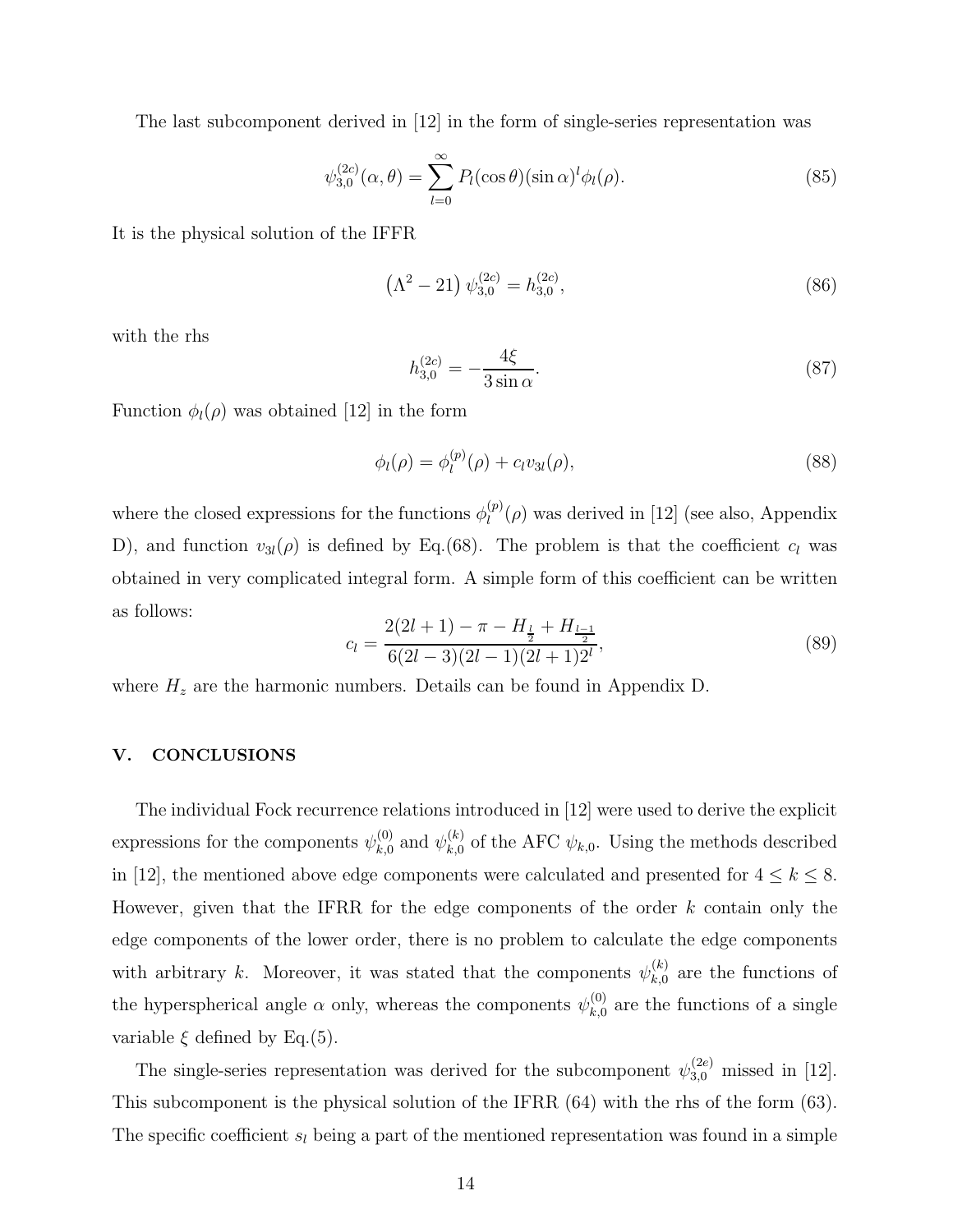explicit form. This coefficient was derived by the proper application of the Mathematica operator FindSequenceFunction. The same method was applied in order to find a simple expressions for coefficients  $c_l$  and  $A_2(l)$  included into the single-series representations of the subcomponents  $\psi_{3,0}^{(2c)}$  and  $\psi_{4,1}^{(2d)}$  $\binom{2a}{4,1}$ , respectively. For the latter subcomponent we derive the closed explicit representations through the hypergeometric functions and the elementary functions, as well.

#### VI. ACKNOWLEDGMENT

The author acknowledges Prof. Nir Barnea for useful discussions. This work was supported by the PAZY Foundation.

#### Appendix A

In this Appendix we describe the details of deriving the subcomponent  $\psi_{3,0}^{(2e)}$  $_{3,0}^{(2e)}$  representing the solution of the IFRR  $(64)$  with the rhs of the form  $(63)$ . The physical solution of Eq. $(64)$ we shall seek in the form of the single-series (65). First, using the Sack representation for  $\xi^{-1}$  (see, e.g., [9] or [12]) let us present the rhs of the IFRR (64) in the form

$$
h_{3,0}^{(2e)} = \sum_{l=0}^{\infty} P_l(\cos \theta) (\sin \alpha)^l h_l(\alpha)
$$
 (A1)

were

$$
h_l(\alpha) = -2^{-l} \sin \alpha \, {}_2F_1\left(\frac{l}{2} + \frac{1}{4}, \frac{l}{2} + \frac{3}{4}; l + \frac{3}{2}; \sin^2 \alpha\right) = -2^{-l} \sin \alpha \begin{cases} \sec^{2l+1}\left(\frac{\alpha}{2}\right), & 0 \le \alpha \le \frac{\pi}{2} \\ \csc^{2l+1}\left(\frac{\alpha}{2}\right). & \frac{\pi}{2} < \alpha \le \pi \end{cases}
$$
(A2)

For  $0 \le \rho \le 1$  (see definition (30)) Eq.(A2) reduces to (see Eq.(B3)[12])

$$
h_l(\rho) \equiv h_l(\alpha) = -2^{1-l}\rho(1+\rho^2)^{l-1/2}.
$$
 (A3)

To derive the function  $\lambda_l(\rho)$  one needs to solve Eq.(44)[12] for  $k = 3$  which is

$$
(1+\rho^2)^2 \lambda_l''(\rho) + 2\rho^{-1} \left[1+\rho^2 + l(1-\rho^4)\right] \lambda_l'(\rho) + (3-2l)(2l+7)\lambda_l(\rho) = -h_l(\rho). \quad (A4)
$$

Using the method of variation of parameters, the particular solution of  $Eq.(A4)$  can be obtained in the form

$$
\lambda_l^{(p)}(\rho) = \frac{1}{2l+1} \left[ u_{3l}(\rho) \mathcal{V}_{3l}(\rho) - v_{3l}(\rho) \mathcal{U}_{3l}(\rho) \right],\tag{A5}
$$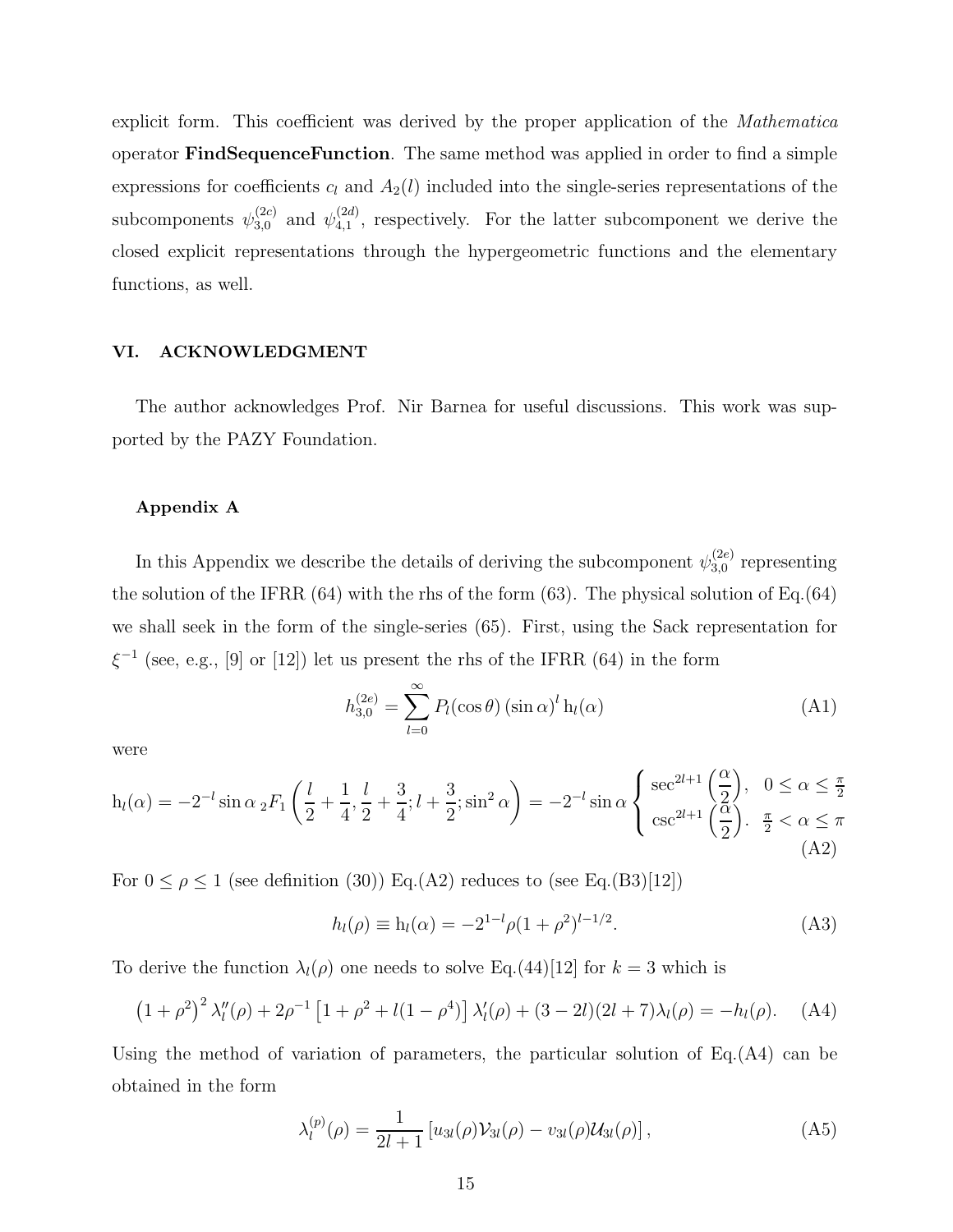where the individual solutions  $u_{3l}(\rho)$  and  $v_{3l}(\rho)$  of the homogeneous equation associated with Eq.(A4) are presented by Eqs.(67),(68) (see also Eqs.(D6),(D7)[12]), whereas for the integral factors one obtains

$$
\mathcal{U}_{3l}(\rho) \equiv \int \frac{u_{3l}(\rho)h_l(\rho)\rho^{2l+2}}{(\rho^2+1)^{2l+3}}d\rho =
$$
  
 
$$
-\frac{l(l+1)[(\rho^2+1)^4\arctan(\rho)+\rho^7-\rho]+(l^2-7l-10)\rho^5-(l^2+9l-2)\rho^3}{2^l(2l-3)(2l-1)(\rho^2+1)^4},
$$
 (A6)

$$
\mathcal{V}_{3l}(\rho) \equiv \int \frac{v_{3l}(\rho)h_l(\rho)\rho^{2l+2}}{(\rho^2+1)^{2l+3}} d\rho =
$$
  
 
$$
- \left[ (-2)^l (l-2)(l-1)(2l+3)(2l+5) \right]^{-1} \left\{ 12 \left[ B_{-\rho^2}(l+1,-3) - B_{-\rho^2}(l+1,-4) \right] +
$$
  
 
$$
(2l-3)\rho^2 \left[ 2l^2 + l - 7 + (l-2)(2l-1)\rho^2 \right] \left[ (3-l)B_{-\rho^2}(l+1,-3) - 4B_{-\rho^2}(l+1,-4) \right] \right\}, \text{ (A7)}
$$

It is seen that expression (A7) cannot be applied directly for  $l = 1, 2$ . For this values of l, one easily obtains the expressions (71), (72).

It can be verified that  $u_{3l}(\rho)$  is singular, whereas  $v_{3l}(\rho)$  and the particular solution  $\lambda_l^{(p)}$  $\binom{p}{l}(\rho)$ are regular at the point  $\rho = 0$  ( $\alpha = 0$ ) for any  $l \geq 0$ . Hence, the physical solution is of the form

$$
\lambda_l(\rho) = \lambda_l^{(p)}(\rho) + s_l v_{3l}(\rho), \tag{A8}
$$

where the coefficient  $s_l$  can be found by the coupling equation (61)[12] which for this case becomes

$$
Q_{2l,l} = \frac{2^{2(l+2)}(l+1)!}{\sqrt{\pi} \Gamma(l+\frac{3}{2})} \int_0^1 \left[ \lambda_l^{(p)}(\rho) + s_l v_{3l}(\rho) \right] \frac{\rho^{2l+2}}{(\rho^2+1)^{2l+3}} d\rho.
$$
 (A9)

Here,  $\mathcal{Q}_{n,l}$  denotes the unnormalized HH expansion coefficients for subcomponent

$$
\psi_{3,0}^{(2e)}(\alpha,\theta) = \sum_{nl} \mathcal{Q}_{n,l} Y_{nl}(\alpha,\theta). \tag{A10}
$$

To derive the closed expression for  $\mathcal{Q}_{n,l}$  we first obtain the unnormalized HH expansion

$$
h_{3,0}^{(2e)}(\alpha,\theta) = \sum_{nl} \mathcal{H}_{n,l} Y_{nl}(\alpha,\theta)
$$
\n(A11)

for the rhs of Eq. $(64)$ , where by definition

$$
\mathcal{H}_{n,l} = N_{nl}^2 \int h_{3,0}^{(2e)}(\alpha, \theta) Y_{nl}(\alpha, \theta) d\Omega \tag{A12}
$$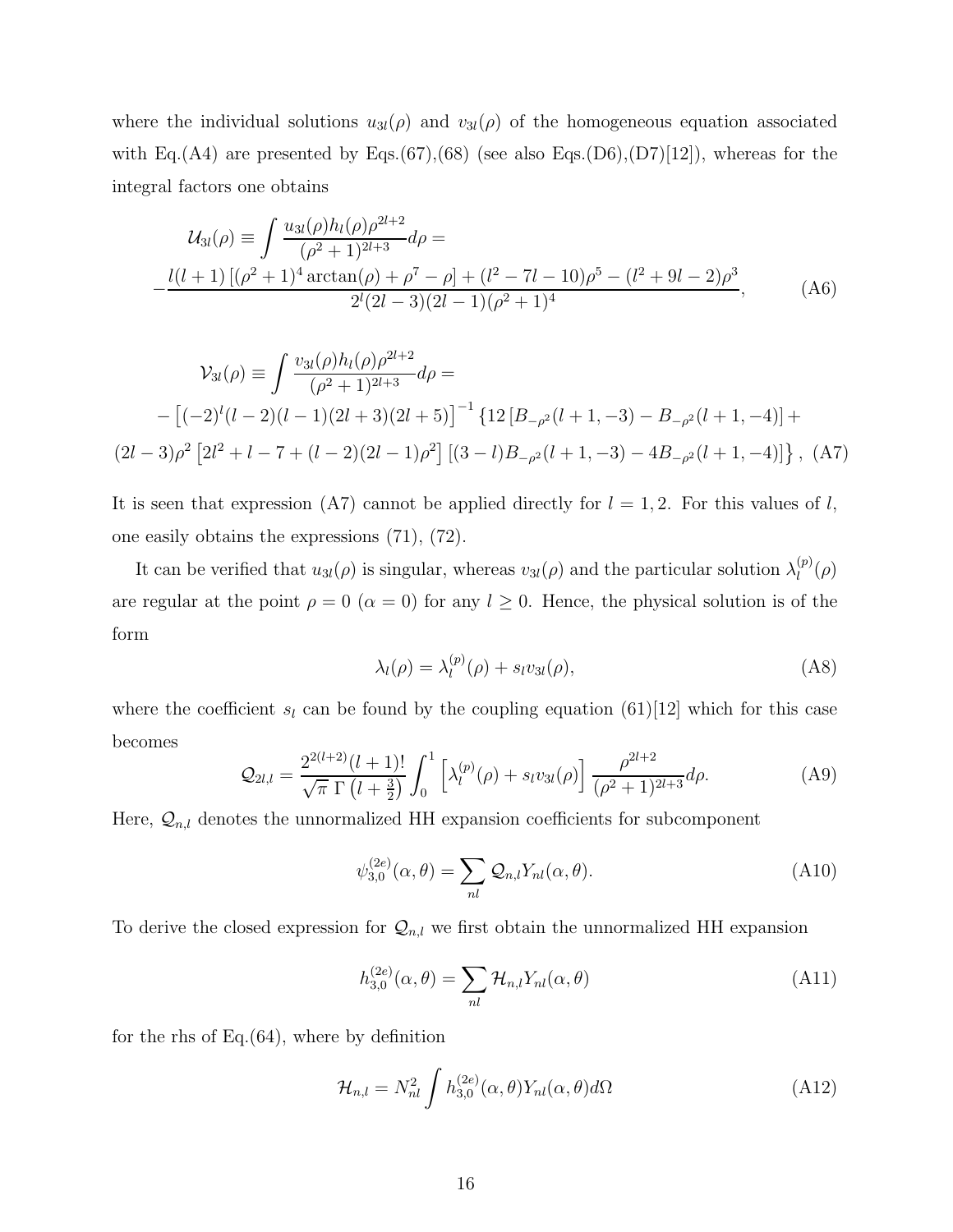with the normalization constant defined by Eq.(8). Inserting Eqs.(A1),(A2) and the HH definition  $(7)$  into the rhs of Eq. $(A12)$ , one obtains

$$
\mathcal{H}_{n,l} = -\frac{2^{l+2} N_{nl}^2 \pi^2}{2l+1} \left[ \int_0^{\pi/2} \sin^{2l+1} \left( \frac{\alpha}{2} \right) \sin^2 \alpha \ C_{n/2-l}^{(l+1)}(\cos \alpha) d\alpha + \int_{\pi/2}^{\pi} \cos^{2l+1} \left( \frac{\alpha}{2} \right) \sin^2 \alpha \ C_{n/2-l}^{(l+1)}(\cos \alpha) d\alpha \right], \quad (A13)
$$

where the orthogonality of the Legendre polynomials was used. On the other hand, substitution of expansion  $(A10)$  into the lhs of Eq. $(64)$  yields

$$
(\Lambda^2 - 21)\psi_{3,0}^{(2e)} = \sum_{nl} \mathcal{Q}_{n,l}(n-3)(n+7)Y_{nl}(\alpha, \theta).
$$
 (A14)

According to Eq.  $(64)$ , the right-hand sides of Eqs.  $(A14)$  and  $(A11)$  can be equated, which yields

$$
\mathcal{Q}_{n,l} = \frac{\mathcal{H}_{n,l}}{(n-3)(n+7)}.\tag{A15}
$$

Thus, making use of the relation (A13) for  $n = 2l$ , one obtains

$$
\mathcal{Q}_{2l,l} \equiv \frac{\mathcal{H}_{2l,l}}{(2l-3)(2l+7)} = -\frac{2^{l+4}(l+1)!}{\sqrt{\pi}(2l-3)(2l+7)\Gamma(l+3/2)} B_{\frac{1}{2}}\left(l+2,\frac{3}{2}\right). \tag{A16}
$$

Equating the rhs of Eqs. $(A9)$  and  $(A16)$  we find the required coefficient in the form

$$
s_l = \left[\mathcal{I}_1(l) - \mathcal{I}_2(l)\right]\mathcal{I}_3^{-1}(l),\tag{A17}
$$

where

$$
\mathcal{I}_1(l) = -\frac{2^{-l}}{(2l-3)(2l+7)} B_{\frac{1}{2}}\left(l+2, \frac{3}{2}\right),\tag{A18}
$$

$$
\mathcal{I}_2(l) = \int_0^1 \lambda_l^{(p)}(\rho) \frac{\rho^{2l+2}}{(\rho^2 + 1)^{2l+3}} d\rho,\tag{A19}
$$

$$
\mathcal{I}_3(l) = \int_0^1 v_{3l}(\rho) \frac{\rho^{2l+2}}{(\rho^2+1)^{2l+3}} d\rho = \frac{2^{-l-3/2}(2l+1)}{(2l+3)(2l+7)}.
$$
\n(A20)

It is seen that Eqs.(A17)-(A20) yield very complicated expression for the coefficient  $s_l$  included (see Eq.(A8)) into representation (66) for  $\lambda_l(\rho)$ . The most simple method of finding the simplest representation for  $s_l$  is the use of the *Mathematica* operator **FindSequence-Function.** In particular, using Eqs.(A17)-(A20) we have calculated the coefficient  $s<sub>l</sub>$  for  $3\leq l\leq 30,$  and found that it has a form

$$
s_l = a_l + b_l \pi + c_l \ln 2, \tag{A21}
$$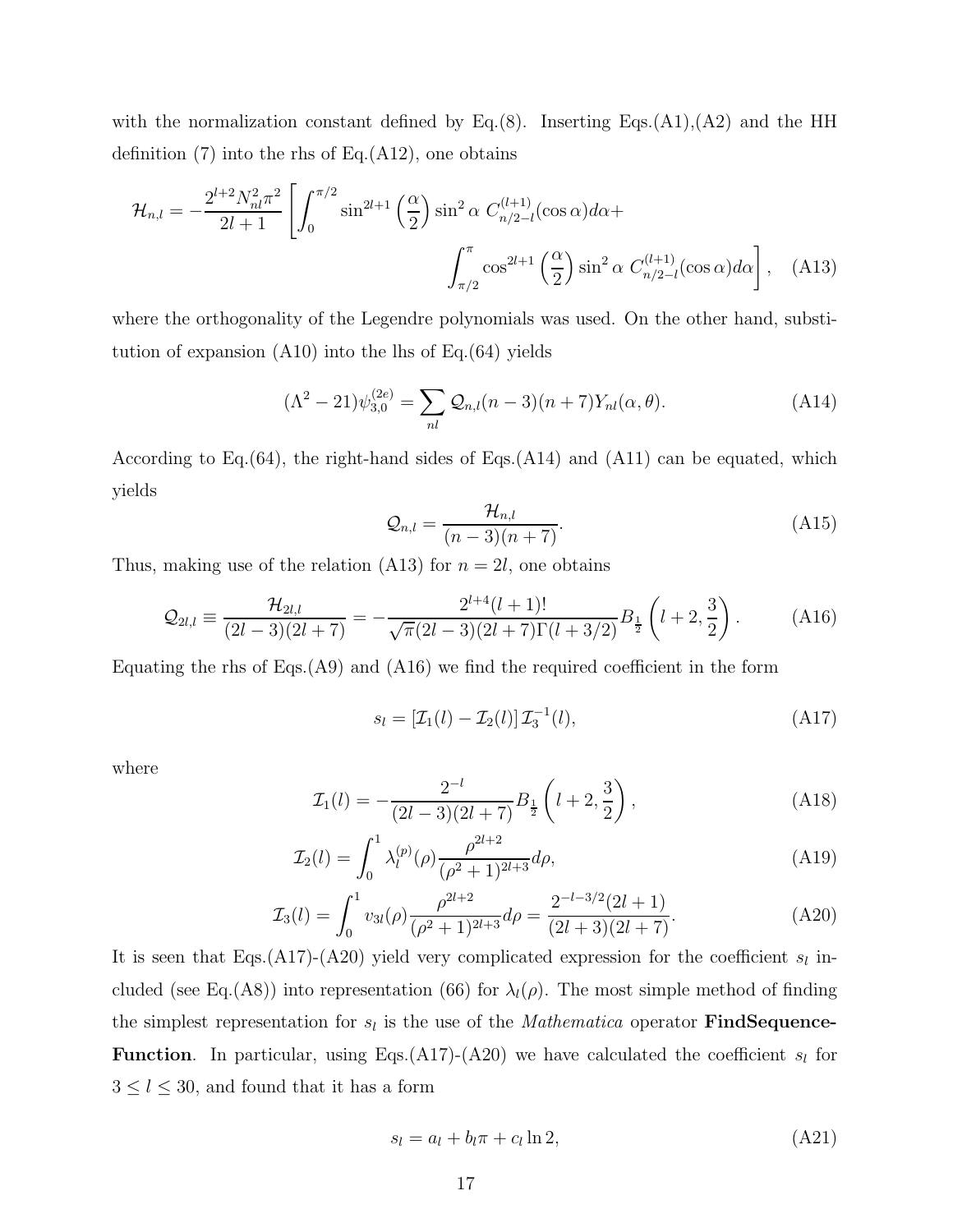where  $a_l, b_l$  and  $c_l$  are rational numbers. Making use of the calculated sequences for each of the coefficients  $a_l, b_l$  and  $c_l$ , the *Mathematica* operator **FindSequenceFunction** enables us to find the general forms of these coefficients as functions of l. Notice that for a given sequence there is a minimal number of terms to enable *Mathematica* to find the formula of the general term. In particular, for the coefficients  $b_l, c_l$  these minimal number is 8, whereas for  $a_l$  it equals 22. Finally, one obtains

$$
s_l = \frac{2^{-l-3}}{(2l-3)(2l-1)(2l+1)} \left[ 2l(l+1)\left(H_{\frac{l+1}{2}} - H_{\frac{l}{2}} - \pi\right) + 2l + 3\right],\tag{A22}
$$

where  $H_z$  are the harmonic numbers.

#### Appendix B

To solve the IFRR (74) with the rhs of the form (75) we used the single-series representation (76) for subcomponent  $\psi_{4,1}^{(2d)}$  $_{4,1}^{(2a)}$ .

It was shown in [12] that function  $\tau_l(\rho)$  from Eq.(76) represents the physical solution of equation

$$
(1+\rho^2)^2 \tau_l''(\rho) + 2\rho^{-1} \left[1+\rho^2 + l(1-\rho^4)\right] \tau_l'(\rho) + 4(2-l)(l+4)\tau_l(\rho) = -h_l(\rho), \quad \text{(B1)}
$$

were (see Eq. $(C6)$  [12])

$$
h_l(\rho) = -\frac{(\pi - 2)(\rho + 1)(\rho^2 + 1)^{l-1}}{3\pi (2l - 1)(2l + 3)2^{l+1}} \times \left[ \frac{15 - 4l(l + 1)(4l + 11)}{(2l - 3)(2l + 5)\rho} + 4l(2l + 3) + 2\rho + 4(l + 1)(2l - 1)\rho^2 + \frac{(2l - 1)(4l + 5)\rho^3}{2l + 5} \right] \tag{B2}
$$

for  $0 \leq \rho \leq 1$ . Method of variation of parameters enables us to obtain the particular solution of Eq. $(B1)$  in the form  $(78)$ , where

$$
\mathcal{V}_{4l}(\rho) = \int_0^{\rho} v_{4l}(t) h_l(t) t^{2l+2} (1+t^2)^{-2l-3} dt,
$$
\n(B3)

$$
\mathcal{U}_{4l}(\rho) = \int_1^{\rho} u_{4l}(t) h_l(t) t^{2l+2} (1+t^2)^{-2l-3} dt, \tag{B4}
$$

and the individual solutions  $u_{4l}$  and  $v_{4l}$  of the homogeneous equation associated with (B1) are defined by (79) according to formulas (46)[12] for  $k = 4$ .

Our aim is to find the closed representations for the integrals (B3) and (B4) through the special and elementary functions. To this end, it would be useful, first of all, to express the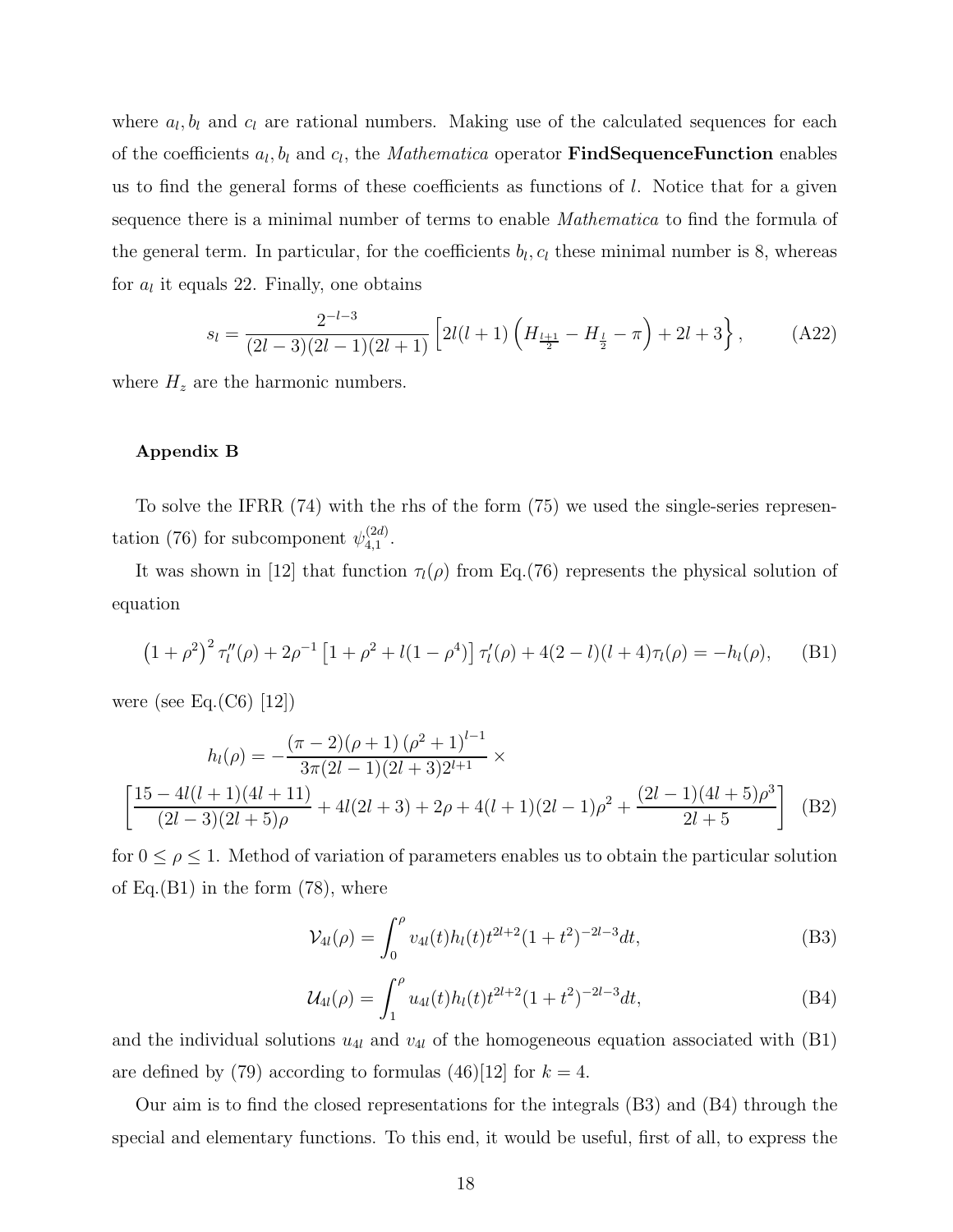solutions  $u_{4l}(\rho)$  and  $v_{4l}(\rho)$  through the elementary functions. It is seen from Eq.(79a) that for  $l \geq 3$ , we can write down

$$
u_{4l}(\rho) = \frac{8(l-3)!(1+\rho^2)^{l+4}}{15\sqrt{\pi}\Gamma(l+1/2)\rho^{2l+1}} \sum_{m=0}^{l-3} \frac{(-1)^m \Gamma(m+7/2)\Gamma(l-m+1/2)}{m!(l-m-3)!} \rho^{2m}.
$$
 (B5)

The well-known formula (7.3.1.140)[14] was applied. Notice that the explicit expressions for the particular solutions  $\tau_l^{(p)}$  $\mathcal{L}_l^{(p)}(\rho)$  with  $l = 0, 1, 2$  were presented by Eqs.(C9)-(C11)[12].

Solution of the problem for  $v_{4l}(\rho)$ , defined by Eq.(79b), is more complicated. The use of the relation (7.3.1.9) [14] for  $m = l - 3$ , and subsequent application of the transformation (7.3.1.3) [14] yields

$$
{}_{2}F_{1}\left(\frac{7}{2},l+4;l+\frac{3}{2};-\rho^{2}\right) = \frac{16\Gamma(l+3/2)}{105\sqrt{\pi}\rho^{2(l-3)}(1+\rho^{2})^{7}}\sum_{p=0}^{l-3}\frac{(-1)^{p}}{p!(l-p-3)!} \times {}_{2}F_{1}\left(1,l-p+4;\frac{9}{2};\frac{\rho^{2}}{1+\rho^{2}}\right).
$$
 (B6)

Next step is application of the relation (7.3.1.132) [14] to the Gauss hypergeometric functions in the rhs of Eq.(B6). This gives

$$
{}_{2}F_{1}\left(1,l-p+4;\frac{9}{2};\frac{\rho^{2}}{1+\rho^{2}}\right) = \frac{7\Gamma(l-p+1/2)}{2(l-p+3)!} \left\{\frac{15(1+\rho^{2})^{l-p+4}}{8\rho^{8}} \times \left[\frac{2\rho}{\sqrt{\pi}}\arctan(\rho) - \sum_{m=1}^{3} \frac{(m-1)!}{\Gamma(m+1/2)} \left(\frac{\rho^{2}}{1+\rho^{2}}\right)^{m}\right] + \sum_{m=0}^{l-p-1} \frac{(l-p-m+2)!}{\Gamma(l-p-m+1/2)} (1+\rho^{2})^{m+1}\right\}.
$$
 (B7)

Inserting Eqs.(B6)-(B7) into Eq.(79b), one obtains the following representation for the second solution of the homogeneous equation:

$$
v_{4l}(\rho) = \frac{\Gamma(l+3/2)}{\sqrt{\pi}} \left(\frac{1+\rho^2}{\rho^2}\right)^{l-3} \sum_{p=0}^{l-3} \frac{(-1)^p \Gamma(l-p+1/2)}{p!(l-p-3)!(l-p+3)!} \left\{ \frac{(1+\rho^2)^{l-p+4}}{\rho^8} \times \left[ \frac{2\rho}{\sqrt{\pi}} \arctan(\rho) - \sum_{m=1}^3 \frac{(m-1)!}{\Gamma(m+1/2)} \left( \frac{\rho^2}{1+\rho^2} \right)^m \right] + \frac{8}{15} \sum_{m=0}^{l-p-1} \frac{(l-p-m+2)!}{\Gamma(l-p-m+1/2)} (1+\rho^2)^{m+1} \right\}.
$$
 (B8)

To find the analytic representations for the integrals (B3) and (B4) it is convenient to present the rhs (B2) in the compact form

$$
h_l(\rho) = a_{0l}(\rho + 1)(\rho^2 + 1)^{l-1} \sum_{n=1}^{5} a_{nl}\rho^{n-2},
$$
 (B9)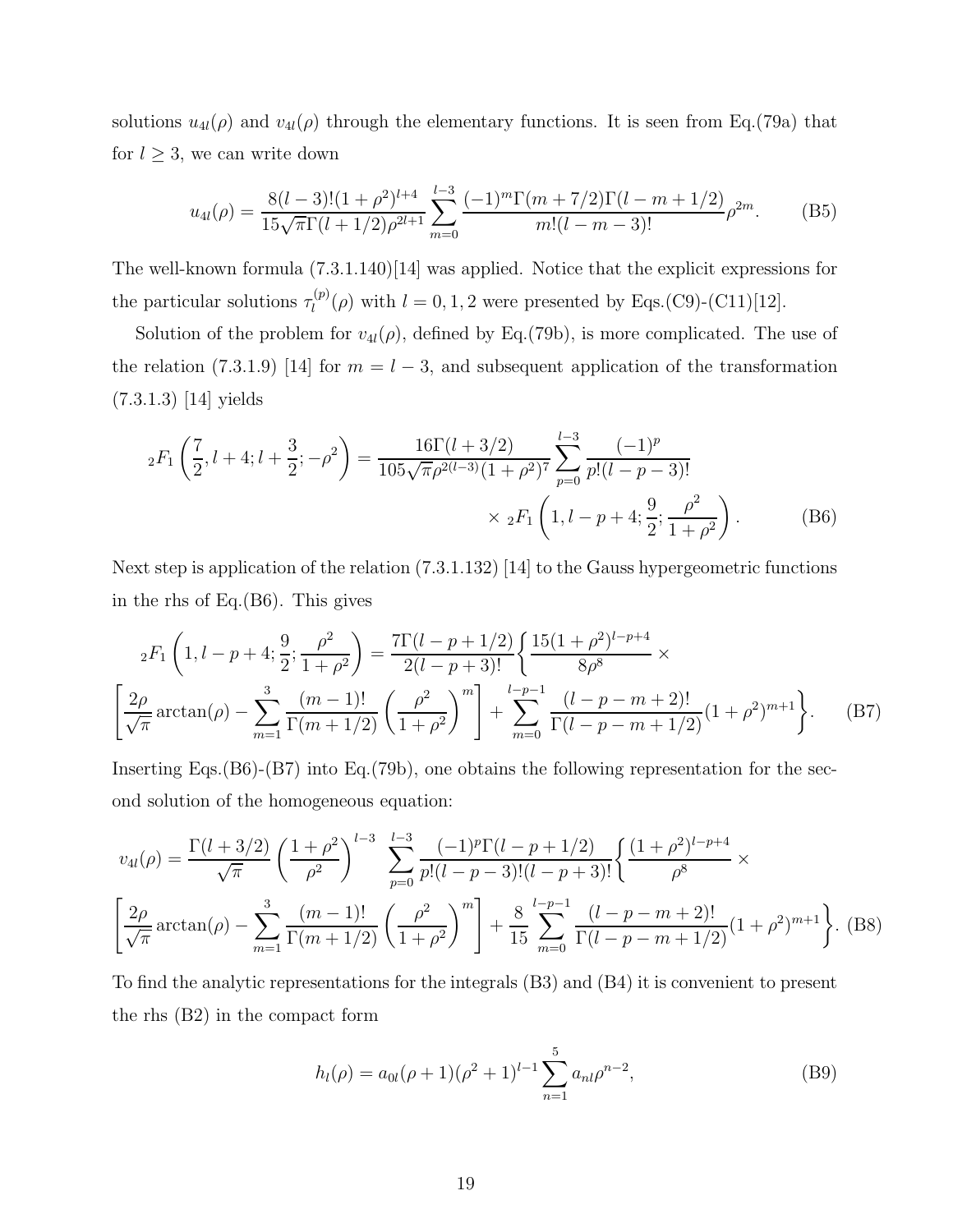where the coefficients  $a_{nl}$  are defined by Eq.(82). Inserting representations (B5) and (B9) into the rhs of Eq.(B4), and performing the trivial integration, one obtains

$$
\mathcal{U}_{4l}(\rho) = a_{0l} \frac{8(l-3)!}{15\sqrt{\pi}\Gamma(l+1/2)} \sum_{m=0}^{l-3} \frac{\Gamma(m+7/2)\Gamma(l-m+1/2)(-1)^m}{m!(l-m-3)!} \times \sum_{n=1}^5 a_{nl} \left(\frac{\rho^{2m+n}-1}{2m+n} + \frac{\rho^{2m+n+1}-1}{2m+n+1}\right).
$$
(B10)

Using Eq.(79b) and Eq.(B9) one can write down Eq.(B3) in the form

$$
\mathcal{V}_{4l}(\rho) = a_{0l} \sum_{n=0}^{5} b_{n,l} \int_{0}^{\rho} t^{2l+n+1} \, {}_{2}F_{1}\left(\frac{7}{2}, l+4; l+\frac{3}{2}; -t^{2}\right) dt, \tag{B11}
$$

where the coefficients  $b_{n,l}$  are defined by Eq.(83). The use of the relation (1.16.1) [14] yields

$$
\mathcal{V}_{4l}(\rho) = a_{0l} \sum_{n=0}^{5} \left( \frac{b_{n,l}}{2l+n+2} \right) \rho^{2l+n+2} {}_{3}F_{2} \left( \frac{7}{2}, l+4, l+1+\frac{n}{2}; l+\frac{3}{2}, l+2+\frac{n}{2}; -\rho^{2} \right). \tag{B12}
$$

The latter relation gives the representation of the integral (B3) through the generalized hypergeometric functions. To derive representation of the integral (B3) through the Gauss hypergeometric functions, one should first apply the relation (7.4.1.2) [14]. A subsequent reorganization of summation along with application of the linear transformation (7.3.1.4) [14] gives the required expression (81).

Now we shall show that the Gauss hypergeometric functions included into Eq.(81) can be expressed through the elementary functions. The use of the relation (7.3.1.10) [14] and subsequent application of the linear transformation (7.3.1.3) [14] give

$$
{}_{2}F_{1}\left(l-2,m-\frac{3}{2};k+l+\frac{3}{2};-\rho^{2}\right) = \frac{(-\rho^{2})^{3-l}\left(k+\frac{9}{2}\right)_{l-3}}{1+\rho^{2}} \times \sum_{p=0}^{l-3} \frac{(-1)^{p}}{p!(l-p-3)!} {}_{2}F_{1}\left(1,k+p+6-m;k+\frac{9}{2};\frac{\rho^{2}}{1+\rho^{2}}\right).
$$
 (B13)

In its turn, using  $(7.3.1.10)$  [14], and then applying  $(7.3.1.3)$  [14], one obtains

$$
{}_{2}F_{1}\left(l+m-1,m-\frac{3}{2};k+l+m+\frac{5}{2};-\rho^{2}\right) = \frac{\left(k+\frac{9}{2}\right)_{l+m-2}}{\left(1+\rho^{2}\right)\left(-\rho^{2}\right)^{l+m-2}} \times \sum_{p=0}^{l+m-2} \frac{(-1)^{p}}{p!(l+m-p-2)!} {}_{2}F_{1}\left(1,k+p+6-m;k+\frac{9}{2};\frac{\rho^{2}}{1+\rho^{2}}\right). \tag{B14}
$$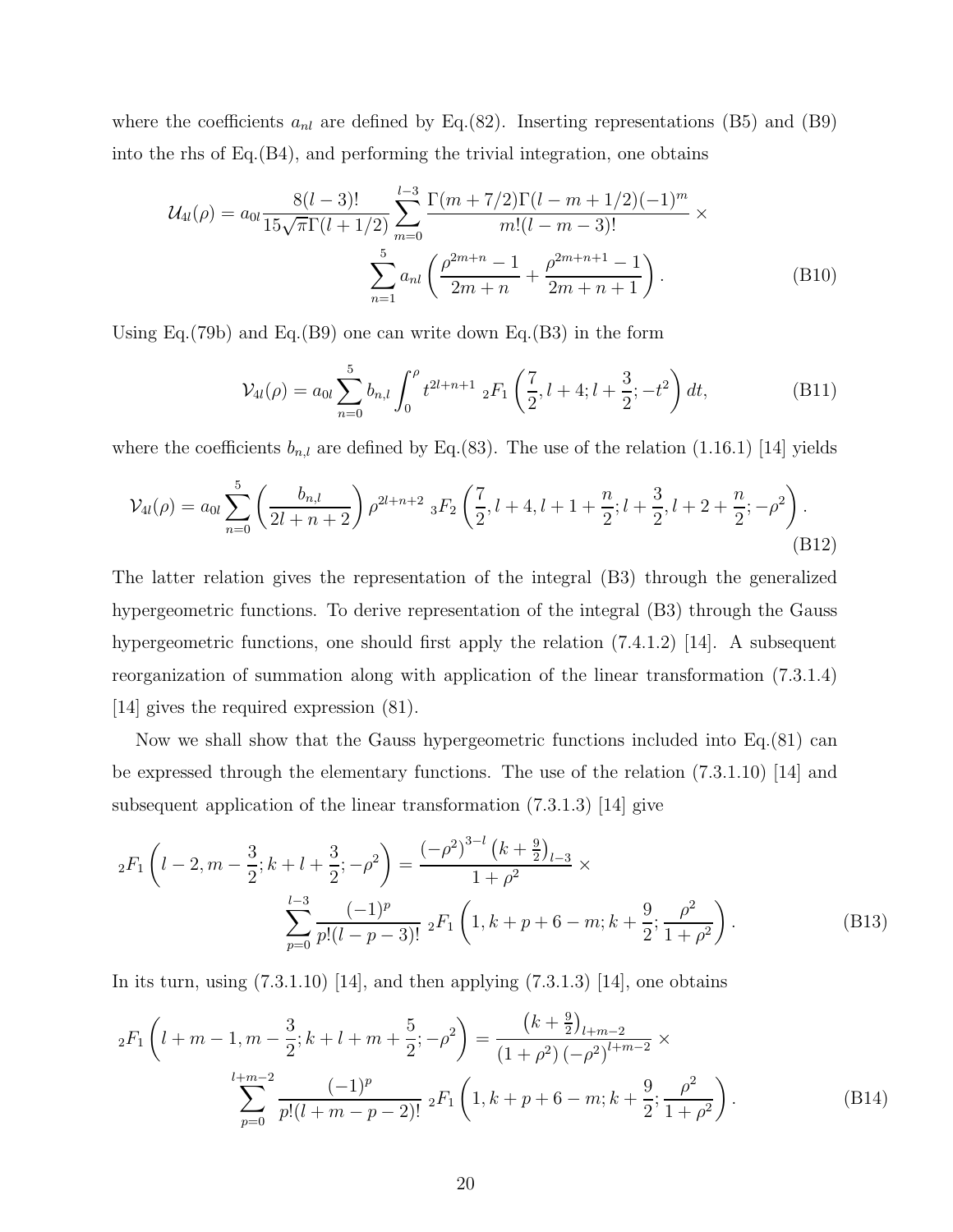Finally, application of the relation (7.3.1.132) [14] yields:

$$
{}_{2}F_{1}\left(1,k+p+6-m;k+\frac{9}{2};\frac{\rho^{2}}{1+\rho^{2}}\right) = \frac{\Gamma(k+9/2)\Gamma(p-m+5/2)(1+\rho^{2})^{k-m+p+6}}{\pi(k-m+p+5)!\rho^{2(k+4)}} \times \left[2\rho\arctan(\rho) - \sqrt{\pi}\sum_{s=1}^{k+3}\frac{(s-1)!}{\Gamma(s+1/2)}\left(\frac{\rho^{2}}{1+\rho^{2}}\right)^{s}\right] + \frac{2k+7}{2(k-m+p+5)}\sum_{s=0}^{p-m+1}\frac{(-1)^{s}(m-p-\frac{3}{2})_{s}(1+\rho^{2})^{s+1}}{(k-m+p-s+5)_{s}},
$$
(B15)

where  $(a)_n$  is the Pochhammer symbol. Thus, Eqs.(B13)-(B15) together with Eq.(81) give the representation of the integral (B3) through the rational functions and the arctangent of ρ. The latter result together with Eqs.(B5), (B8) and (B10) give the partial solution  $\tau_l^{(p)}$  $l^{(p)}(\rho)$ in terms of elementary functions.

#### Appendix C

In the work [12] the coefficient  $A_2(l)$  being a part of the physical solution (77), was derived in general but very complicated (integral) form. In particular (see Appendix C [12]),

$$
A_2(l) = \frac{1}{\mathcal{P}_2(l)} \left[ \frac{(\pi - 2)2^{-3(l+2)}}{3\pi (2l-1)(l-2)(l+4)} \mathcal{P}_3(l) - \mathcal{P}_1(l) \right],\tag{C1}
$$

where

$$
\mathcal{P}_1(l) = \int_0^1 \tau_l^{(p)}(\rho) \frac{\rho^{2l+2}}{(1+\rho^2)^{2l+3}} d\rho,
$$
\n(C2)

$$
\mathcal{P}_2(l) = \int_0^1 v_{4l}(\rho) \frac{\rho^{2l+2}}{(1+\rho^2)^{2l+3}} d\rho = \frac{\sqrt{\pi} 2^{-2(l+2)} \Gamma(l+3/2)}{\Gamma(l/2+3) \Gamma(l/2)},
$$
(C3)

$$
\mathcal{P}_3(l) = -\frac{2^{l+1}}{(l+3)(2l-3)(2l+3)(2l+5)} \times \left\{ \frac{30}{l+1} - \frac{26}{l+2} + 13 - 4l \left[ 47 - 2l(2l(l+3) - 9) \right] + 2^{l+1} \times \left[ (l+1) \left[ 4l(l(4l+3) - 17) + 45 \right] B_{\frac{1}{2}} \left( l + \frac{3}{2}, \frac{1}{2} \right) + 8l \left[ l(l(4l(l+4) + 3) - 56) - 62 \right] B_{\frac{1}{2}} \left( l + \frac{3}{2}, \frac{3}{2} \right) \right] \right\},\tag{C4}
$$

The *Mathematica* calculation of the coefficients  $A_2(l)$  for any integer  $l \geq 3$  shows that

- 1) for odd values of l the coefficients  $A_2(l)$  equal zero;
- 2) for even values of l the coefficients  $A_2(l)$  are reduced to the form

$$
A_2(l) = \frac{2 - \pi}{\pi^2} \mathcal{A}(l),\tag{C5}
$$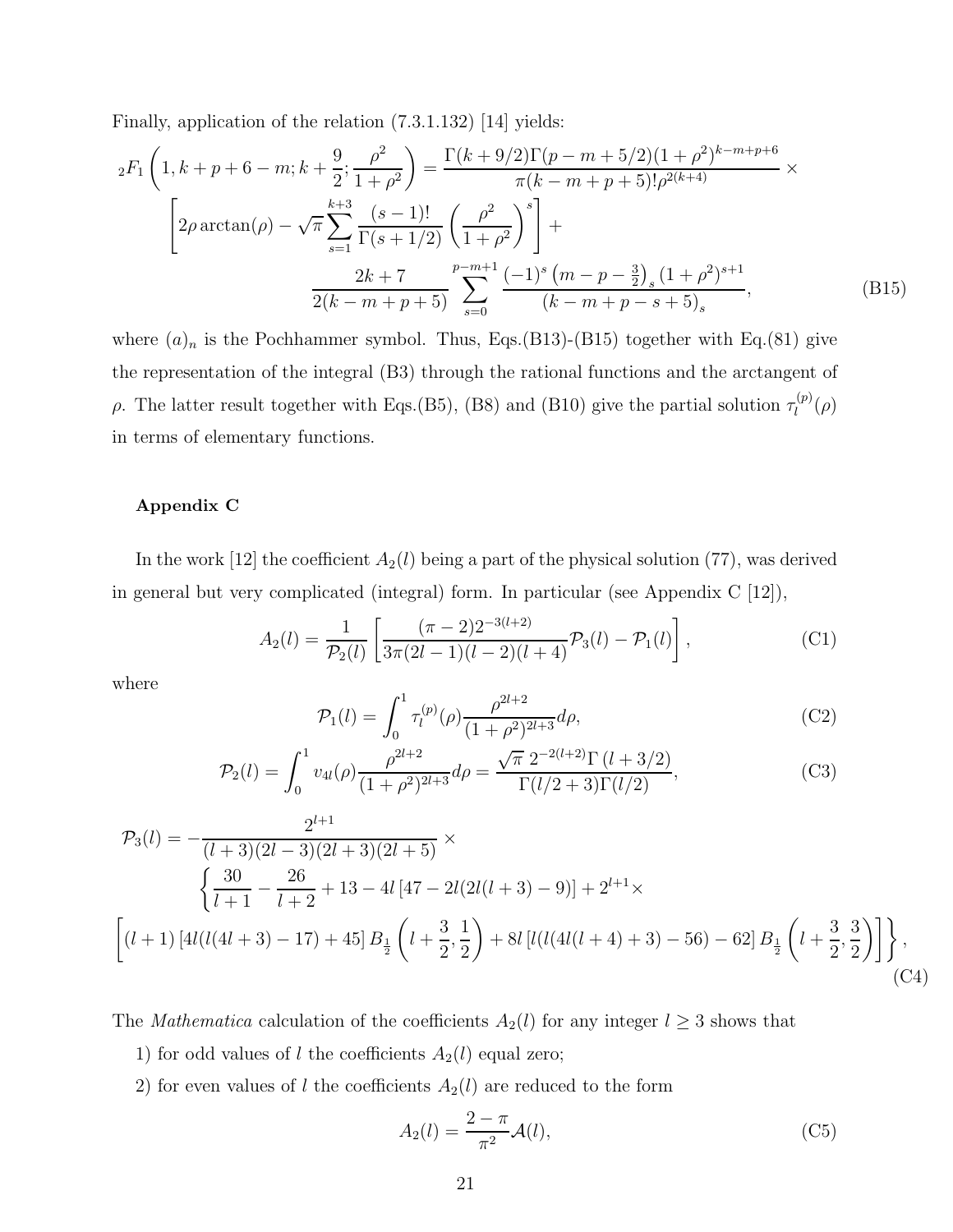with  $\mathcal{A}(l) = (a_l + \pi b_l)$  where  $a_l$  and  $b_l$  are rational numbers. Using the effective *Mathematica* code, we have calculated the rational numbers  $a_l$  and  $b_l$  for  $l = 4$  up to  $l = 60$  (with step equals 2). Making use of the *Mathematica* operator **FindSequenceFunction** it is possible to find the general simple form of the coefficients  $a_l$  and  $b_l$ . Remind that for a given sequence there is a minimal number of terms to enable Mathematica to find the formula of the general term. In particular, for the coefficients  $a_l$  and  $b_l$  these minimal numbers are 10 and 26, corresponding to  $l = 4, 6, 8, ... 22$  and  $l = 4, 6, 8, ... 54$ , respectively. Thus, application of the Mathematica operator **FindSequenceFunction** to the sequences mentioned above yields:

$$
\mathcal{A}(l) = \frac{\sqrt{\pi}}{360l(l-2)\Gamma(l+\frac{1}{2})} \times \left\{ \frac{\left[l(l+1)(688l^4+1376l^3-2480l^2-3168l+465)+450\right]\Gamma\left(\frac{l-1}{2}\right)\Gamma\left(\frac{l+1}{2}\right)}{(2l-3)(2l-1)(2l+1)(2l+3)(2l+5)} - \frac{56}{l-1}\left(\frac{l}{2}!\right)^2 \right\} .(C6)
$$

### Appendix D

It was derived in [12] that function  $\phi_l(\rho)$  defined by Eq.(88) represents the physical solution of the inhomogeneous differential equation

$$
(1+\rho^2)^2 \phi_l''(\rho) + 2\rho^{-1} \left[1+\rho^2 + l(1-\rho^4)\right] \phi_l'(\rho) + (3-2l)(7+2l)\phi_l(\rho) = -h_l(\rho) \tag{D1}
$$

with

$$
h_l(\rho) = \frac{2^{1-l} (\rho^2 + 1)^{l + \frac{1}{2}} [(1 - 2l)\rho^2 + 2l + 3]}{3(2l - 1)(2l + 3)\rho}.
$$
 (D2)

The particular solution  $\phi_l^{(p)}$  $\ell_l^{(p)}$  of the equation (D1) was represented in the form (see Eqs.(101)- $(104)$  [12])

$$
\phi_l^{(p)}(\rho) = \frac{2^{-l} (\rho^2 + 1)^{l - \frac{3}{2}}}{3(2l - 3)(2l - 1)(2l + 3)(2l + 5)} \left[ 2f_{1l}(\rho) + \frac{2f_{2l}(\rho) + f_{3l}(\rho)}{2l + 1} \right],\tag{D3}
$$

where

$$
f_{1l}(\rho) = [9 - 4l(l+2)]\rho + (13 - 4l^2)\rho^3,
$$
 (D4)

$$
f_{2l}(\rho) = [(2l-3)(2l-1)\rho^4 + 2(2l-3)(2l+5)\rho^2 + (2l+3)(2l+5)] \arctan(\rho), \tag{D5}
$$

$$
f_{3l}(\rho) = -\left[ (2l+3)(2l+5)\rho^4 + 2(2l-3)(2l+5)\rho^2 + (2l-3)(2l-1) \right] \times
$$
  

$$
\frac{\rho}{l+1} {}_2F_1\left(1, l+1; l+2; -\rho^2\right). \tag{D6}
$$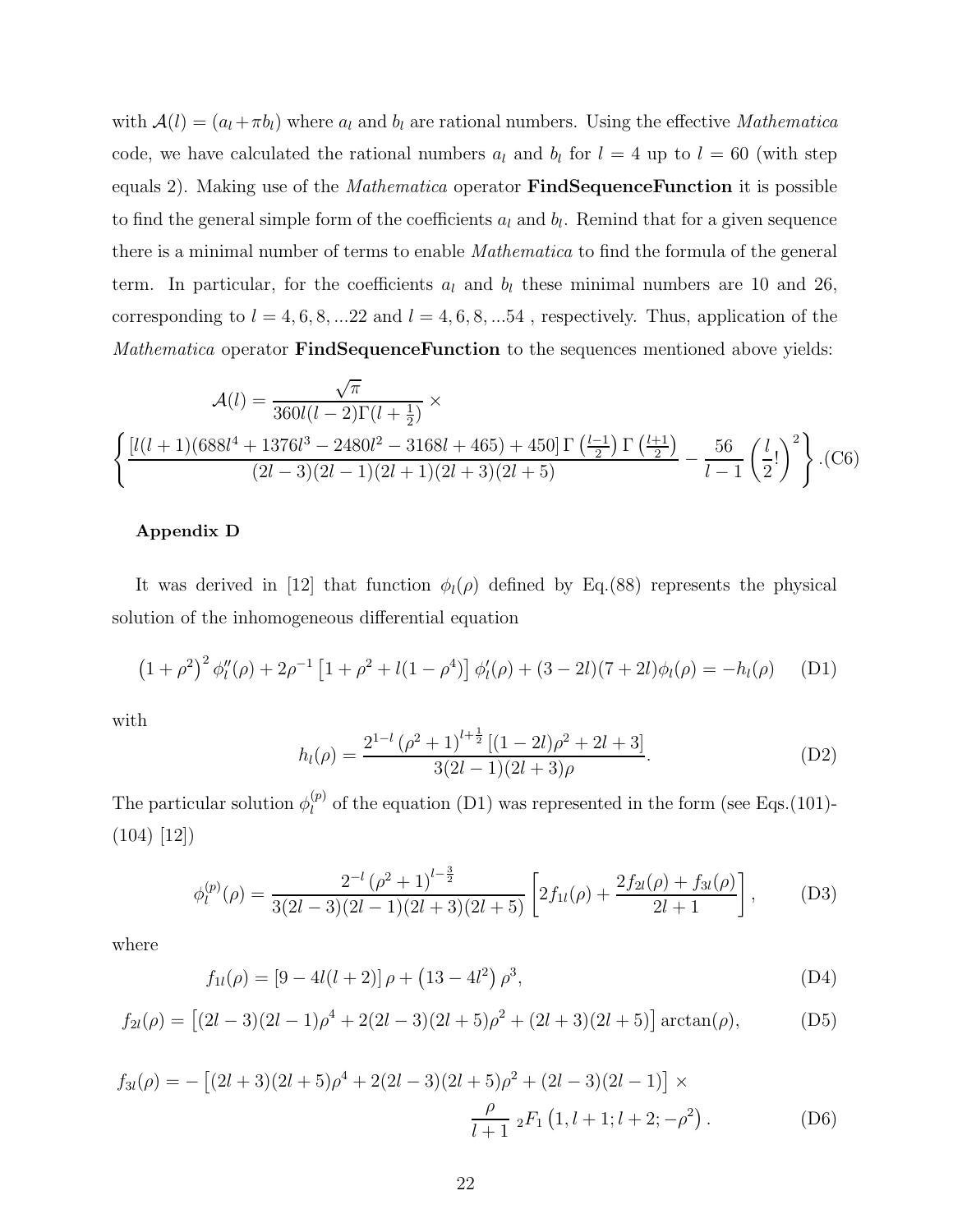It was shown that the coefficient  $c_l$  included into solution (88) can be calculated by the formula:

$$
c_l = \frac{\mathcal{M}_1(l) - \mathcal{M}_2(l)}{\mathcal{M}_3(l)},
$$
\n(D7)

where

$$
\mathcal{M}_1(l) = \frac{2^{-3l-2}l!\sqrt{\pi}}{3(2l-3)(2l-1)(2l+7)\Gamma(l+3/2)} \; {}_3F_2\left(\frac{2l-1}{4}, \frac{2l+1}{4}, l+1; l+\frac{3}{2}, l+\frac{3}{2}; 1\right),
$$
\n(D8)

$$
\mathcal{M}_3(l) \equiv \int_0^1 v_{3l}(\rho) \frac{\rho^{2l+2}}{(\rho^2+1)^{2l+3}} d\rho = \frac{2^{-l-\frac{3}{2}}(2l+1)}{(2l+3)(2l+7)}.
$$
\n(D9)

$$
\mathcal{M}_2(l) \equiv \int_0^1 \phi_l^{(p)}(\rho) \frac{\rho^{2l+2}}{(\rho^2 + 1)^{2l+3}} d\rho.
$$
 (D10)

It is seen that according to Eqs.(D3)-(D10) the coefficient  $c_l$  is represented by very complicated function of l. However, the *Mathematica* calculations with any given integer  $l \geq 0$ show that the parameter  $c_l$  has a form  $c_{0,l} + c_{1,l}\pi + c_{2,l} \ln 2$ , where  $c_{i,l}$   $(i = 0, 1, 2)$  are rational numbers. Using the Mathematica operator FindSequenceFunction, one obtains the following simple result

$$
c_l = \frac{2l + 1 - (\pi/2) - \Phi(-1, 1, l + 1)}{3(2l - 3)(2l - 1)(2l + 1)2^l},
$$
\n(D11)

where  $\Phi(z, s, a)$  is the Lerch transcendent. Note that for the case under consideration we have

$$
\Phi(-1, 1, l+1) = \frac{1}{2} \left[ \psi \left( \frac{l}{2} + 1 \right) - \psi \left( \frac{l}{2} + \frac{1}{2} \right) \right] = \frac{1}{2} \left( H_{\frac{l}{2}} - H_{\frac{l-1}{2}} \right), \tag{D12}
$$

where  $\psi(z)$  and  $H_z$  are the digamma function and harmonic number, respectively. The minimal length of a sequence enables the *Mathematica* to find a simple function that yields the sequence  $c_{0,l}$  is 22, whereas for  $c_{1,l}$  and  $c_{2,l}$  it equals 6.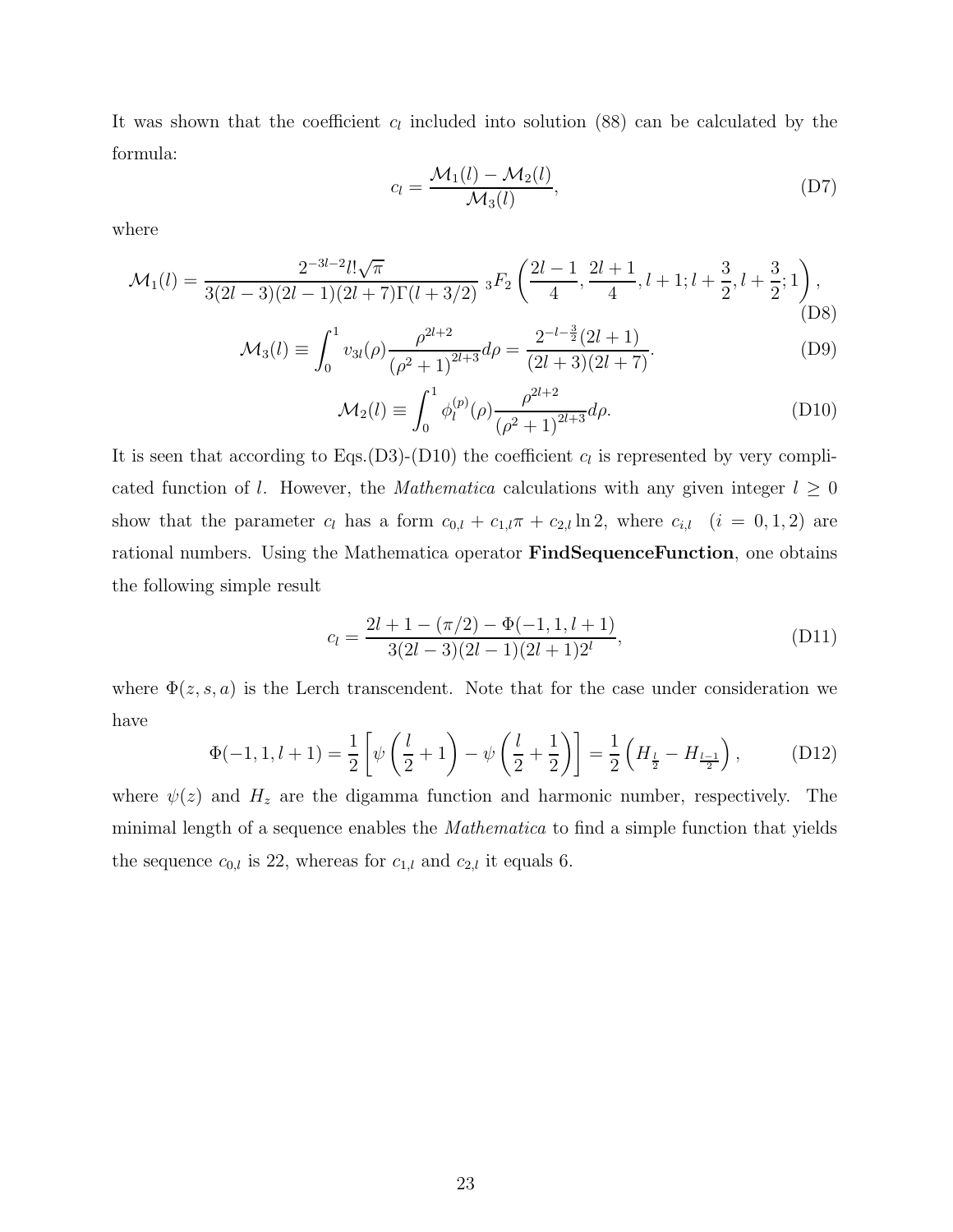- [1] J. H. Bartlett, J. J. Gibbons and C. G. Dunn, "The Normal Helium Atom", Phys. Rev. 47, 679-680 (1935).
- [2] J. H. Bartlett, "The Helium Wave Equation", Phys. Rev. 51, 661-669 (1937).
- [3] V. A. Fock, "On the Schrödinger Equation of the Helium Atom", Izv. Akad. Nauk SSSR, Ser. Fiz. 18, 161-174 (1954) [Det Kongelige Norske Videnskabers Selskabs Fothandlinger 31, 138 (1958)].
- [4] J. D. Morgan III, "Convergence properties of Fock's expansion for S-state eigenfunctions of the helium atom", Theor. Chim. Acta. 69, 181-223 (1986).
- [5] J. Leray, "in Trends and Applications of Pure Mathematics to Mechanics", edited by P.G. Ciarlet andM. Roseau, Lecture Notes in Physics Vol. 195 (Springer, Berlin, 1984), p. 235; "Methods of Functional Analysis of Elliptic Operators" (Universita di Napoli, Naples, 1982).
- [6] A. M. Ermolaev and G. B. Sochilin, "The ground state of two-electron atoms and ions", Sov. Phys. - Doklady 9, 292-295 (1964).
- [7] Y. N. Demkov and A. M. Ermolaev, "Fock expansion for the wave functions of a system of charged particles", Sov. Phys. JETP 9, 633-635 (1959).
- [8] Ph. Pluvinage, "Premiers termes du développement de Fock pour les états  $S$  de  $HeI$  et de sa séquence isoélectronique", J. Physique 43, 439-458 (1982).
- [9] P. C. Abbott and E. N. Maslen, "Coordinate systems and analytic expansions for threebody atomic wavefunctions: I. Partial summation for the Fock expansion in hyperspherical coordinates", J. Phys. A: Math. Gen. 20, 2043-2075 (1987).
- [10] J. E. Gottschalk, P. C. Abbott and E. N. Maslen, "Coordinate systems and analytic expansions for three-body atomic wavefunctions: II. Closed form wavefunction to second order in r", J. Phys. A: Math. Gen. 20, 2077-2104 (1987).
- [11] J. E. Gottschalk and E. N. Maslen, '"Coordinate systems and analytic expansions for threebody atomic wavefunctions: III. Derivative continuity via solution to Laplace's equation", J. Phys. A: Math. Gen. 20, 2781-2803 (1987).
- [12] E. Z. Liverts and N. Barnea , "Angular Fock coefficients: Refinement and further development", Phys. Rev. A **92**, 042512 (2015).
- [13] E. Z. Liverts and N. Barnea, "The components  $\psi_{4,1}^{(2d)}$  $_{4,1}^{(2d)}$  and  $\psi_{3,0}^{(2c)}$  $_{3,0}^{(2c)}$  of the angular Fock coefficients: